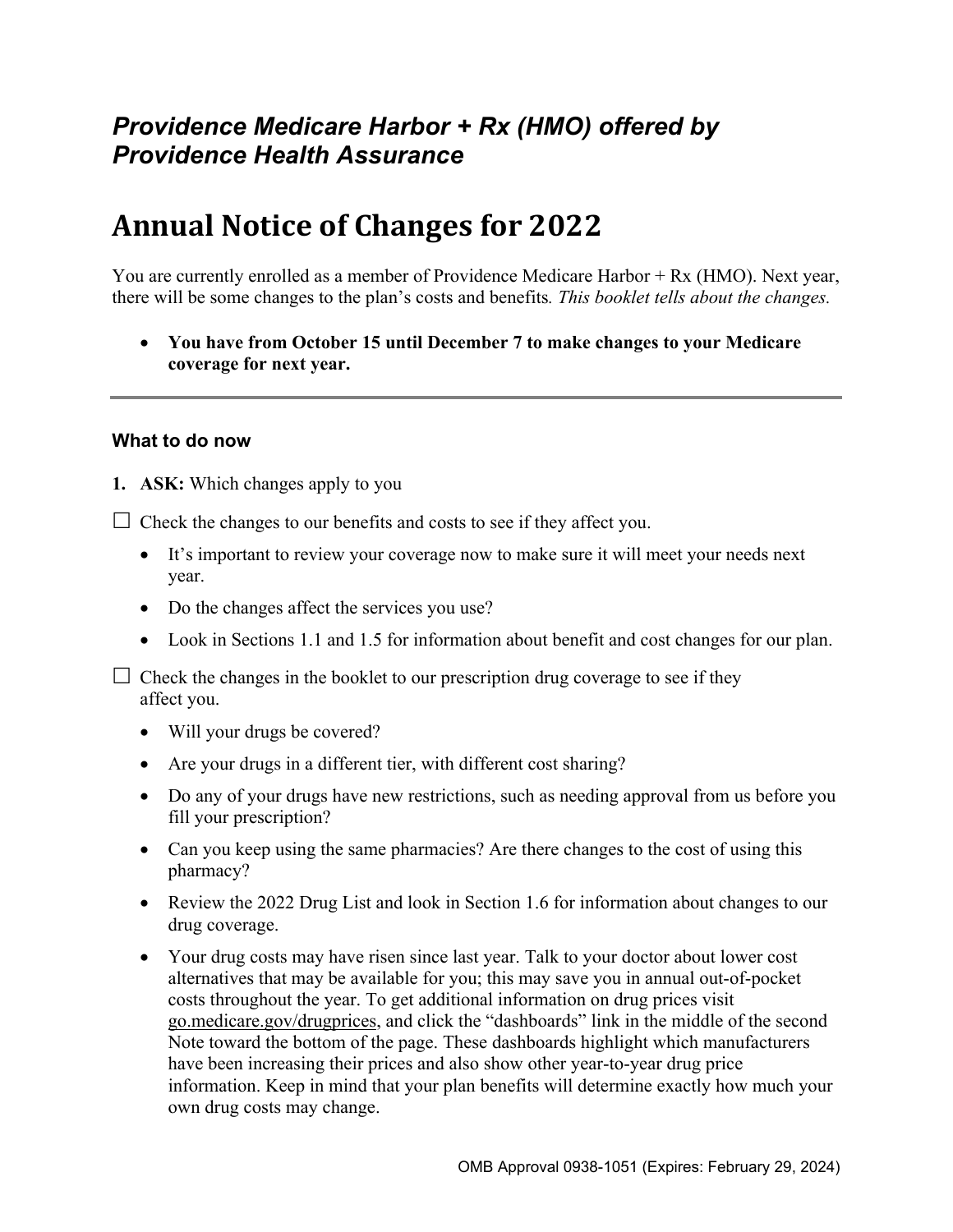$\Box$  Check to see if your doctors and other providers will be in our network next year.

- Are your doctors, including specialists you see regularly, in our network?
- What about the hospitals or other providers you use?
- Look in Sections 1.3 and 1.4 for information about our *Provider and Pharmacy Directory*.
- $\Box$  Think about your overall health care costs.
	- How much will you spend out-of-pocket for the services and prescription drugs you use regularly?
	- How much will you spend on your premium and deductibles?
	- How do your total plan costs compare to other Medicare coverage options?
- $\Box$  Think about whether you are happy with our plan.
- **2. COMPARE:** Learn about other plan choices

 $\Box$  Check coverage and costs of plans in your area.

- Use the personalized search feature on the Medicare Plan Finder at [www.medicare.gov/plan-compare](http://www.medicare.gov/plan-compare) website.
- Review the list in the back of your *Medicare & You 2022* handbook.
- Look in Section 3.2 to learn more about your choices.

 $\Box$  Once you narrow your choice to a preferred plan, confirm your costs and coverage on the plan's website.

#### **3. CHOOSE:** Decide whether you want to change your plan

- If you don't join another plan by December 7, 2021, you will be enrolled in Providence Medicare Harbor + Rx (HMO).
- To change to a **different plan** that may better meet your needs, you can switch plans between October 15 and December 7.
- **4. ENROLL:** To change plans, join a plan between **October 15** and **December 7, 2021** 
	- If you don't join another plan by **December 7, 2021**, you will be enrolled in Providence Medicare Harbor +  $Rx$  (HMO).
	- If you join another plan by **December 7, 2021**, your new coverage will start on **January 1, 2022.** You will be automatically disenrolled from your current plan.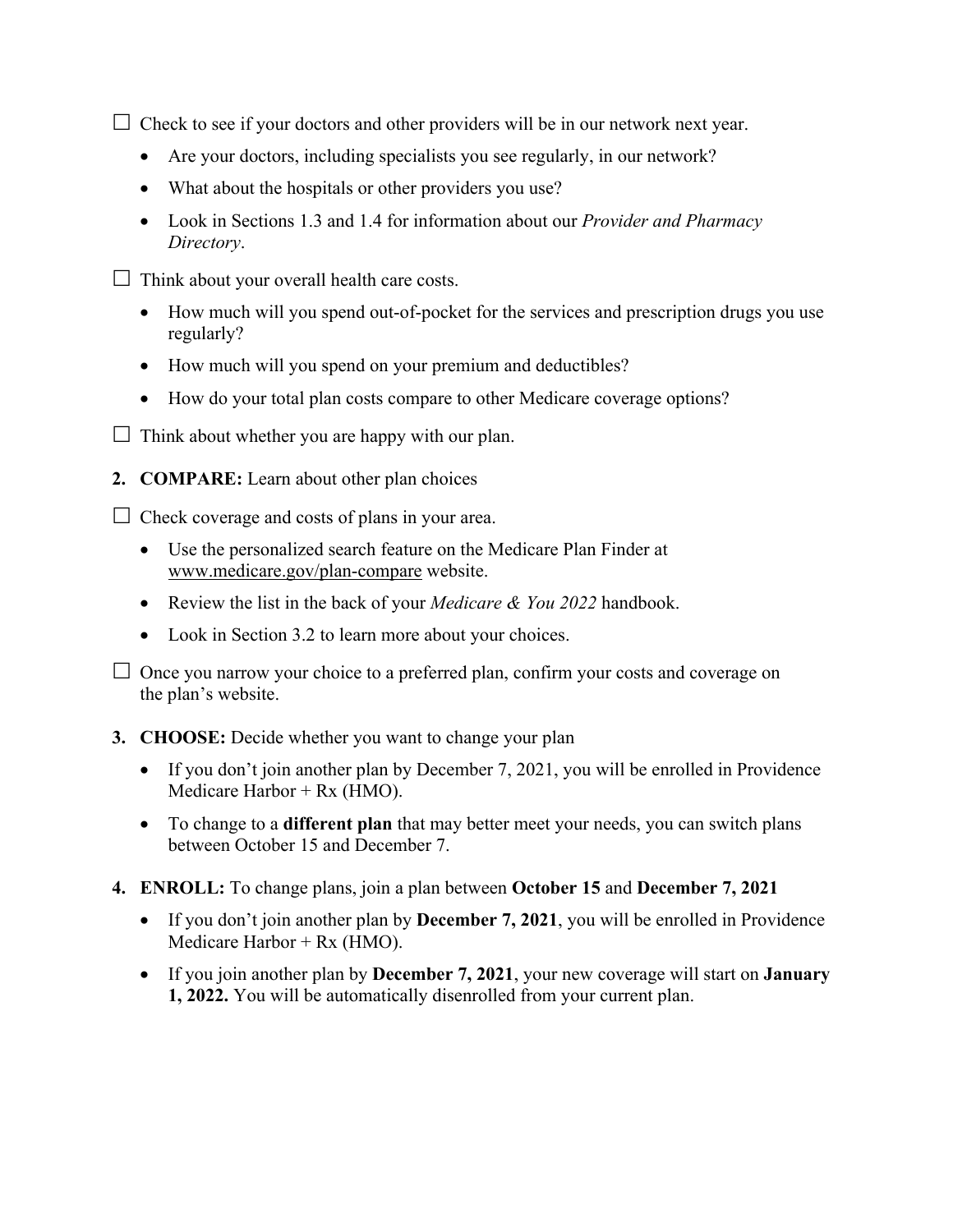### **Additional Resources**

- Please contact our Customer Service number at 503-574-8000 or 1-800-603-2340 for additional information. (TTY users should call 711.) Hours are 8 a.m. to 8 p.m. (Pacific Time), seven days a week.
- This information is available in a different format, including large print and braille.
- **Coverage under this Plan qualifies as Qualifying Health Coverage (QHC)** and satisfies the Patient Protection and Affordable Care Act's (ACA) individual shared responsibility requirement. Please visit the Internal Revenue Service (IRS) website at [www.irs.gov/Affordable-Care-Act/Individuals-and-Families](http://www.irs.gov/Affordable-Care-Act/Individuals-and-Families) for more information.

### **About Providence Medicare Harbor + Rx (HMO)**

- Providence Medicare Advantage Plans is an HMO, HMO-POS and HMO SNP with Medicare and Oregon Health Plan contracts. Enrollment in Providence Medicare Advantage Plans depends on contract renewal.
- When this booklet says "we," "us," or "our," it means Providence Health Assurance. When it says "plan" or "our plan," it means Providence Medicare Harbor + Rx (HMO).

H9047\_2022ANOC12\_M File & Use 09052021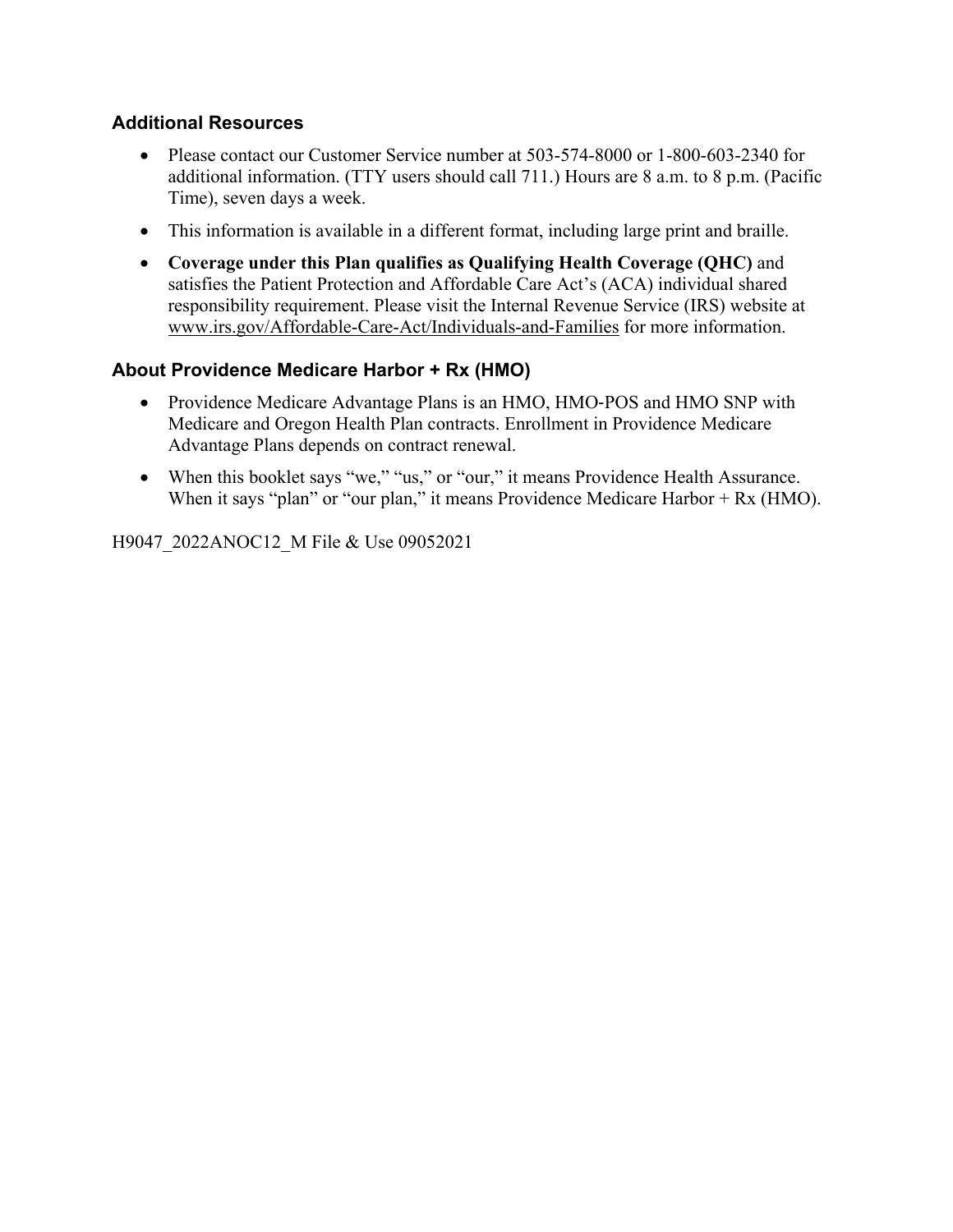### <span id="page-3-0"></span>**Summary of Important Costs for 2022**

The table below compares the 2021 costs and 2022 costs for Providence Medicare Harbor + Rx (HMO) in several important areas. **Please note this is only a summary of changes**. A copy of the *Evidence of Coverage* is located on our website at [www.ProvidenceHealthAssurance.com](http://www.ProvidenceHealthAssurance.com). You may also call Customer Service to ask us to mail you an *Evidence of Coverage*.

| Cost                                                                                                                                                                                                                                                                                                                                                          | 2021 (this year)                                                                                                                                                                                          | 2022 (next year)                                                                                                                                                                                          |
|---------------------------------------------------------------------------------------------------------------------------------------------------------------------------------------------------------------------------------------------------------------------------------------------------------------------------------------------------------------|-----------------------------------------------------------------------------------------------------------------------------------------------------------------------------------------------------------|-----------------------------------------------------------------------------------------------------------------------------------------------------------------------------------------------------------|
| Monthly plan premium*<br>* Your premium may be higher or<br>lower than this amount. See<br>Section 1.1 for details.                                                                                                                                                                                                                                           | \$0                                                                                                                                                                                                       | \$0                                                                                                                                                                                                       |
| Maximum out-of-pocket amount<br>This is the most you will pay<br>out-of-pocket for your covered<br>services.<br>(See Section 1.2 for details.)                                                                                                                                                                                                                | \$6,700                                                                                                                                                                                                   | \$6,700                                                                                                                                                                                                   |
| <b>Doctor office visits</b>                                                                                                                                                                                                                                                                                                                                   | Primary care visits:<br>\$10 copayment per visit<br>Specialist visits:<br>\$50 copayment per visit                                                                                                        | Primary care visits:<br>\$10 copayment per visit<br>Specialist visits:<br>\$50 copayment per visit                                                                                                        |
| <b>Inpatient hospital stays</b><br>Includes inpatient acute, inpatient<br>rehabilitation, long-term care<br>hospitals and other types of<br>inpatient hospital services.<br>Inpatient hospital care starts the<br>day you are formally admitted to<br>the hospital with a doctor's order.<br>The day before you are discharged<br>is your last inpatient day. | \$450 copayment each day<br>for days 1-4 per<br>admission and there is no<br>coinsurance, copayment,<br>or deductible each day for<br>day 5 and beyond for<br>Medicare-covered<br>inpatient hospital care | \$450 copayment each day<br>for days 1-4 per<br>admission and there is no<br>coinsurance, copayment,<br>or deductible each day for<br>day 5 and beyond for<br>Medicare-covered<br>inpatient hospital care |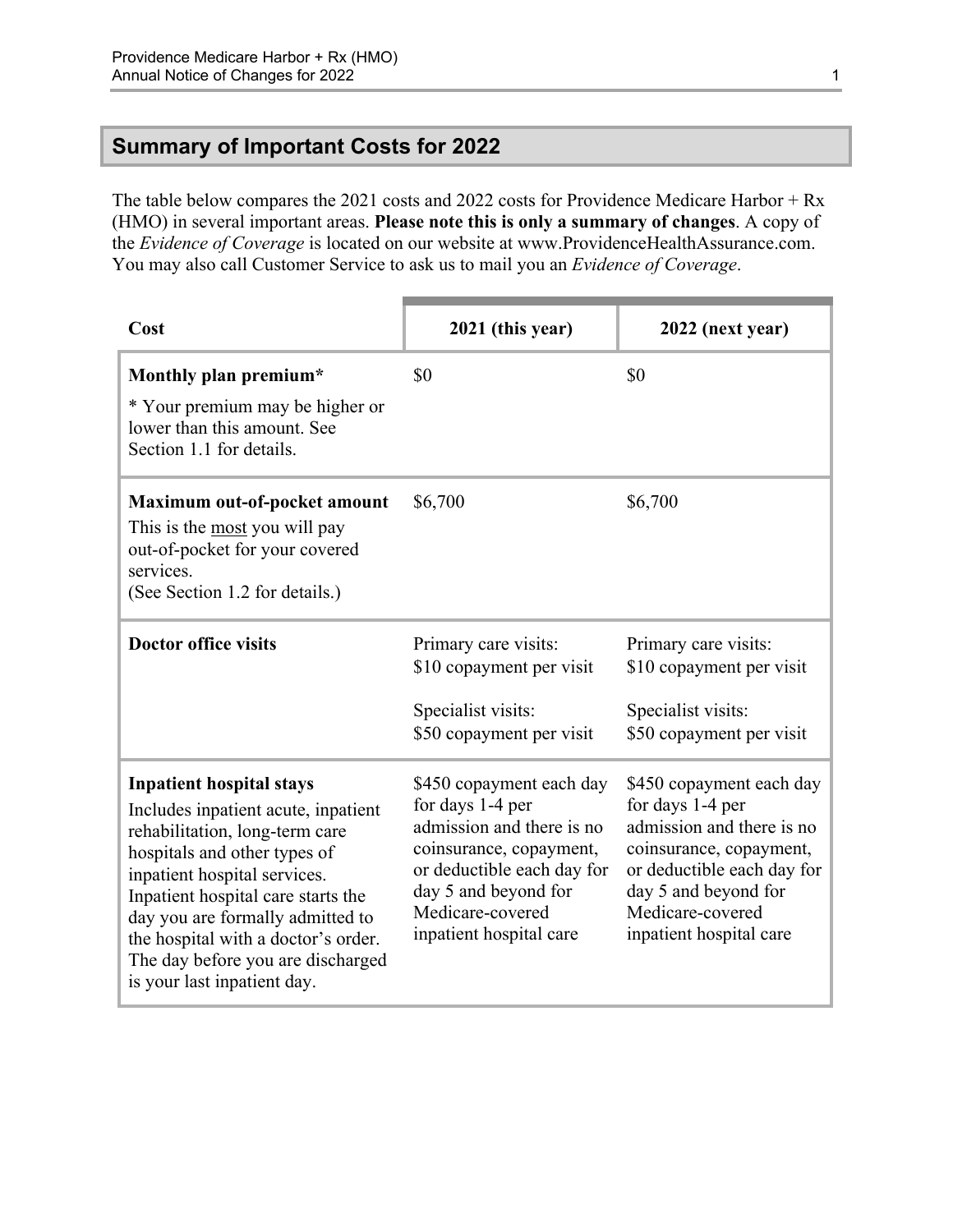| Cost                                                                                                                                                                                                         | 2021 (this year)                                                                                                                   | 2022 (next year)                                                                                                                   |
|--------------------------------------------------------------------------------------------------------------------------------------------------------------------------------------------------------------|------------------------------------------------------------------------------------------------------------------------------------|------------------------------------------------------------------------------------------------------------------------------------|
| Part D prescription drug<br>coverage                                                                                                                                                                         | Deductible: \$270                                                                                                                  | Deductible: \$270                                                                                                                  |
| (See Section 1.6 for details.)                                                                                                                                                                               | Copayment/Coinsurance<br>during the Initial<br>Coverage Stage:                                                                     | Copayment/Coinsurance<br>during the Initial<br>Coverage Stage:                                                                     |
|                                                                                                                                                                                                              | Drug Tier 1: \$0 per<br>prescription at a<br>preferred network<br>pharmacy or \$16 per<br>prescription at a<br>network pharmacy    | Drug Tier 1: \$0 per<br>prescription at a<br>preferred network<br>pharmacy or \$16 per<br>prescription at a<br>network pharmacy    |
| To find out which drugs are Select<br>Insulins, review the most recent<br>Drug List we provided<br>electronically. You can identify<br>Select Insulins by looking in the<br>formulary. They are indicated by | Drug Tier 2: \$10 per<br>prescription at a<br>preferred network<br>pharmacy or \$20 per<br>prescription at a<br>network pharmacy   | Drug Tier 2: \$10 per<br>prescription at a<br>preferred network<br>pharmacy or \$20 per<br>prescription at a<br>network pharmacy   |
| "SI" in the Requirements/Limits<br>section of the formulary. If you<br>have questions about the Drug List,<br>you can also call Customer Service                                                             | Additional coverage<br>for Select Insulins not<br>available                                                                        | \$10-\$20 for Select<br>Insulins per month                                                                                         |
| (Phone numbers for Customer)<br>Service are found in Section 7.1 of<br>this booklet).                                                                                                                        | Drug Tier 3: \$47 per<br>prescription at a<br>preferred network<br>pharmacy or \$47 per<br>prescription at a<br>network pharmacy   | Drug Tier 3: \$47 per<br>prescription at a<br>preferred network<br>pharmacy or \$47 per<br>prescription at a<br>network pharmacy   |
|                                                                                                                                                                                                              | Additional coverage<br>for Select Insulins not<br>available                                                                        | \$35 for Select<br>Insulins per month                                                                                              |
|                                                                                                                                                                                                              | Drug Tier 4: \$100 per<br>prescription at a<br>preferred network<br>pharmacy or \$100 per<br>prescription at a<br>network pharmacy | Drug Tier 4: \$100 per<br>prescription at a<br>preferred network<br>pharmacy or \$100 per<br>prescription at a<br>network pharmacy |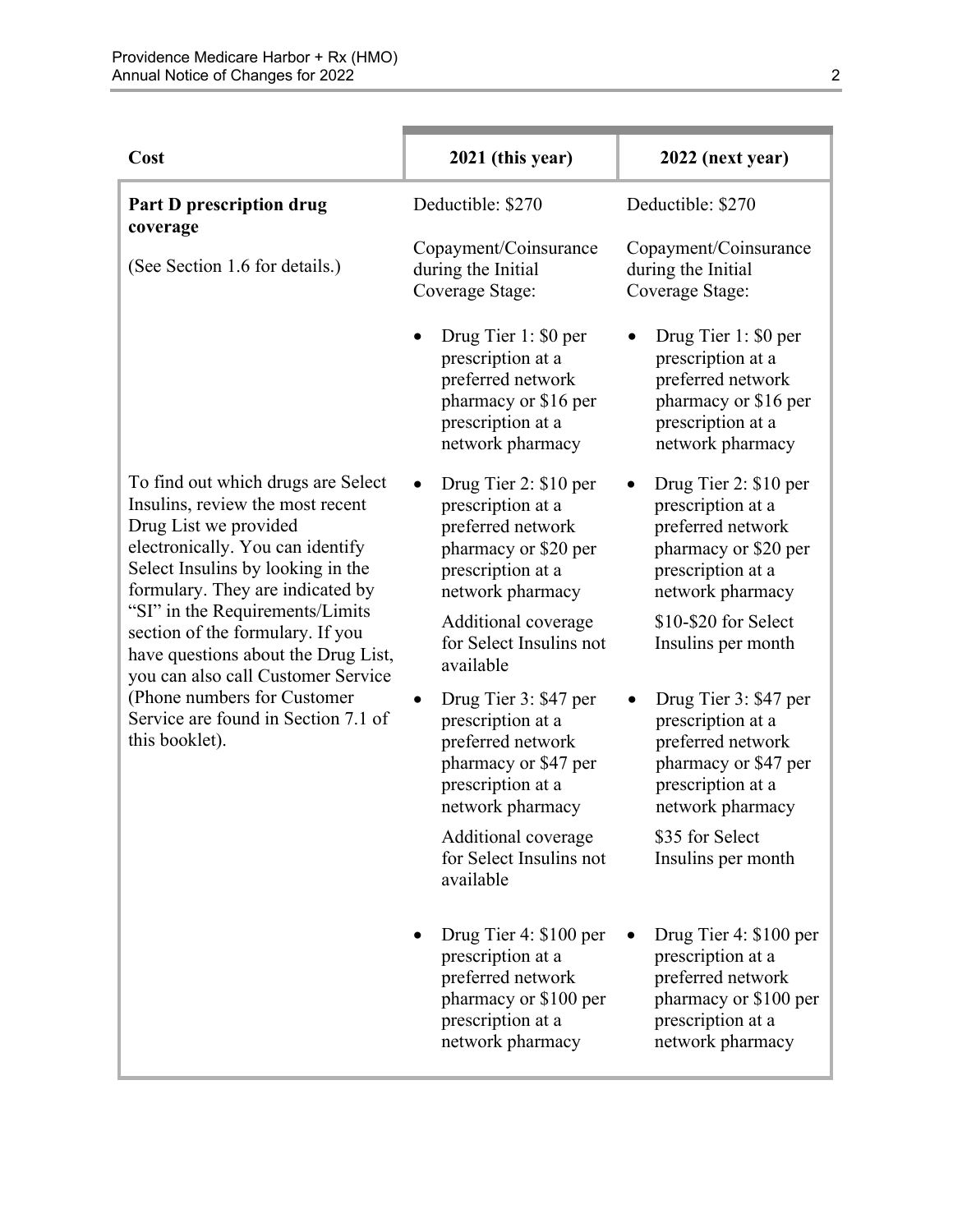| Cost | 2021 (this year)                                                                                                                    | 2022 (next year)                                                                                                                    |
|------|-------------------------------------------------------------------------------------------------------------------------------------|-------------------------------------------------------------------------------------------------------------------------------------|
|      | Drug Tier 5: $28\%$ of<br>the total cost at a<br>preferred network<br>pharmacy or 28% of<br>the total cost at a<br>network pharmacy | Drug Tier 5: $28\%$ of<br>the total cost at a<br>preferred network<br>pharmacy or 28% of<br>the total cost at a<br>network pharmacy |
|      | Drug Tier 6: Not<br>covered                                                                                                         | Drug Tier 6: \$0 per<br>prescription at a<br>preferred network<br>pharmacy or \$0 per<br>prescription at a<br>network pharmacy      |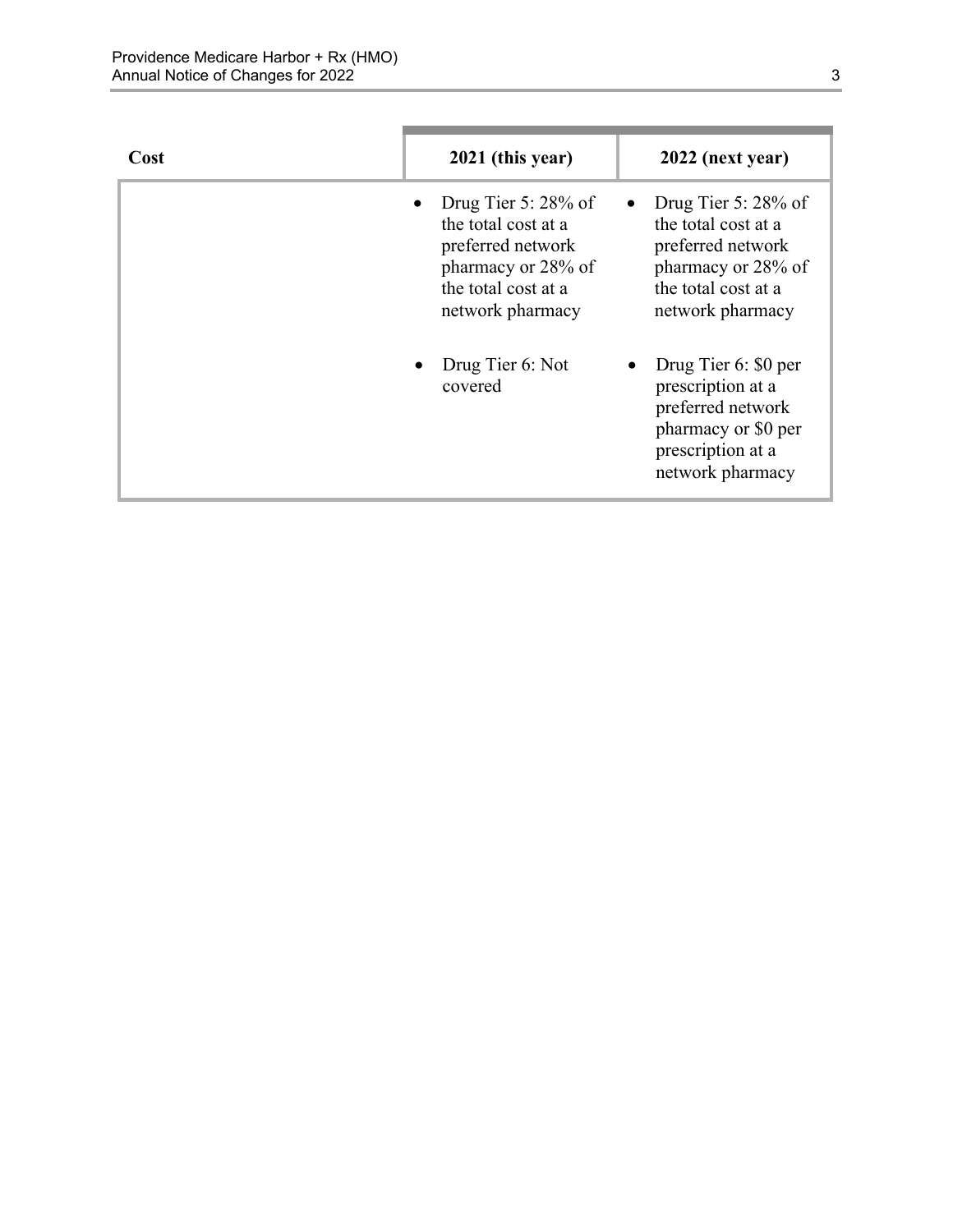# *Annual Notice of Changes* **for 2022 Table of Contents**

| <b>SECTION 1</b> |                                                                              |  |
|------------------|------------------------------------------------------------------------------|--|
|                  |                                                                              |  |
|                  |                                                                              |  |
|                  |                                                                              |  |
|                  |                                                                              |  |
|                  |                                                                              |  |
|                  |                                                                              |  |
| <b>SECTION 2</b> |                                                                              |  |
| <b>SECTION 3</b> |                                                                              |  |
|                  | Section 3.1 – If you want to stay in Providence Medicare Harbor + Rx (HMO)18 |  |
|                  |                                                                              |  |
| <b>SECTION 4</b> |                                                                              |  |
| <b>SECTION 5</b> | Programs That Offer Free Counseling about Medicare 19                        |  |
| <b>SECTION 6</b> | Programs That Help Pay for Prescription Drugs19                              |  |
| <b>SECTION 7</b> |                                                                              |  |
|                  |                                                                              |  |
|                  |                                                                              |  |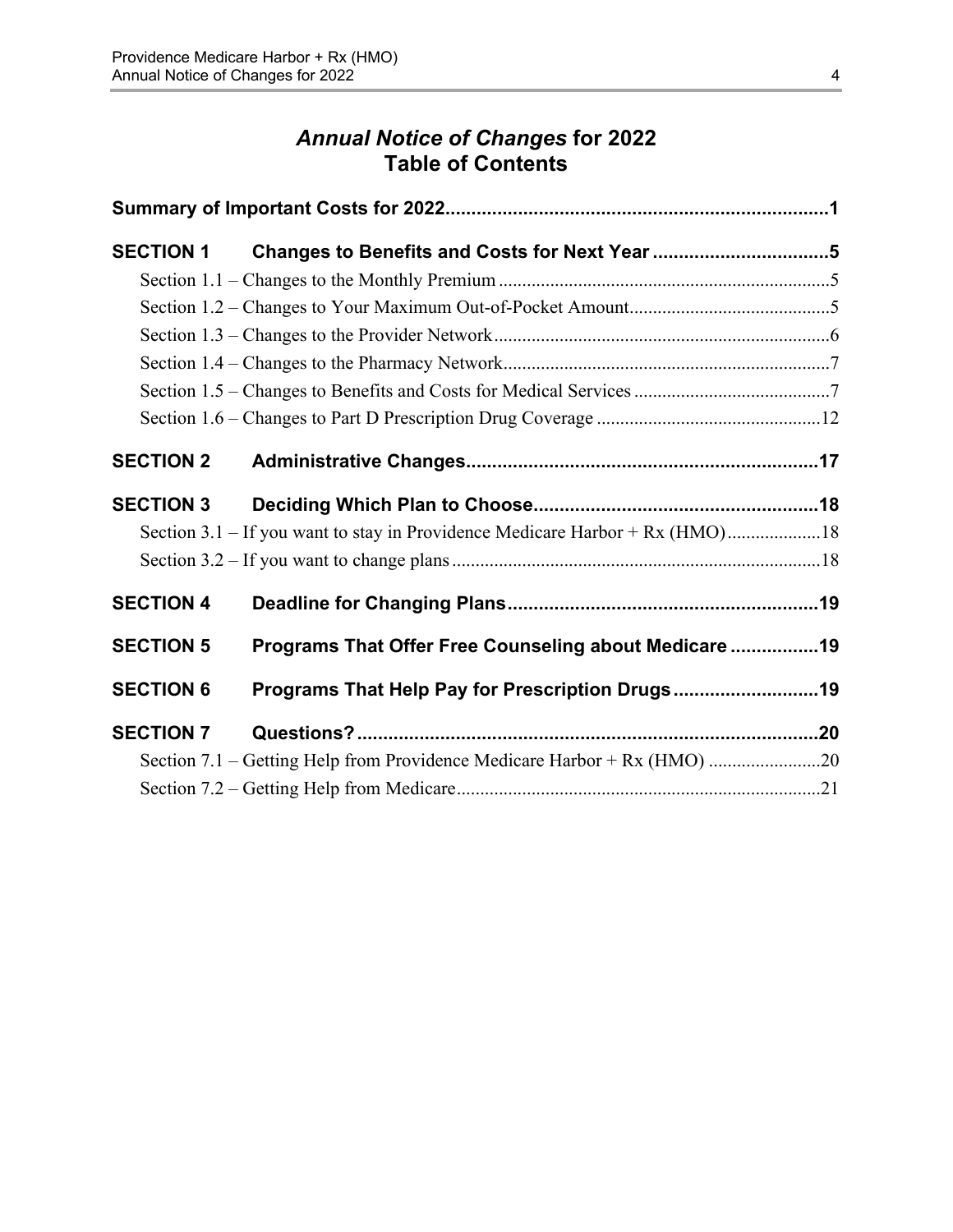# <span id="page-7-0"></span>**SECTION 1 Changes to Benefits and Costs for Next Year**

# <span id="page-7-1"></span>**Section 1.1 – Changes to the Monthly Premium**

| Cost                                                                                        | 2021 (this year)                                | 2022 (next year)                                               |
|---------------------------------------------------------------------------------------------|-------------------------------------------------|----------------------------------------------------------------|
| <b>Monthly premium</b><br>(You must also continue to pay your)<br>Medicare Part B premium.) | \$0                                             | \$0<br>There is no change for<br>the upcoming benefit<br>year. |
| <b>Optional Supplemental Dental</b><br>Coverage monthly premium                             | Providence WA Dental<br><b>Basic</b><br>\$35.50 | Providence WA Dental<br><b>Basic</b><br>\$34.10                |
| <b>Optional Supplemental Dental</b><br>Coverage monthly premium                             | Providence WA Dental<br>Enhanced<br>\$49.60     | Providence WA Dental<br>Enhanced<br>\$48.00                    |

- Your monthly plan premium will be *more* if you are required to pay a lifetime Part D late enrollment penalty for going without other drug coverage that is at least as good as Medicare drug coverage (also referred to as "creditable coverage") for 63 days or more.
- If you have a higher income, you may have to pay an additional amount each month directly to the government for your Medicare prescription drug coverage.
- Your monthly premium will be *less* if you are receiving "Extra Help" with your prescription drug costs. Please see Section 6 regarding "Extra Help" from Medicare.

### <span id="page-7-2"></span>**Section 1.2 – Changes to Your Maximum Out-of-Pocket Amount**

 amount, you generally pay nothing for covered services for the rest of the year. To protect you, Medicare requires all health plans to limit how much you pay "out-of-pocket" during the year. This limit is called the "maximum out-of-pocket amount." Once you reach this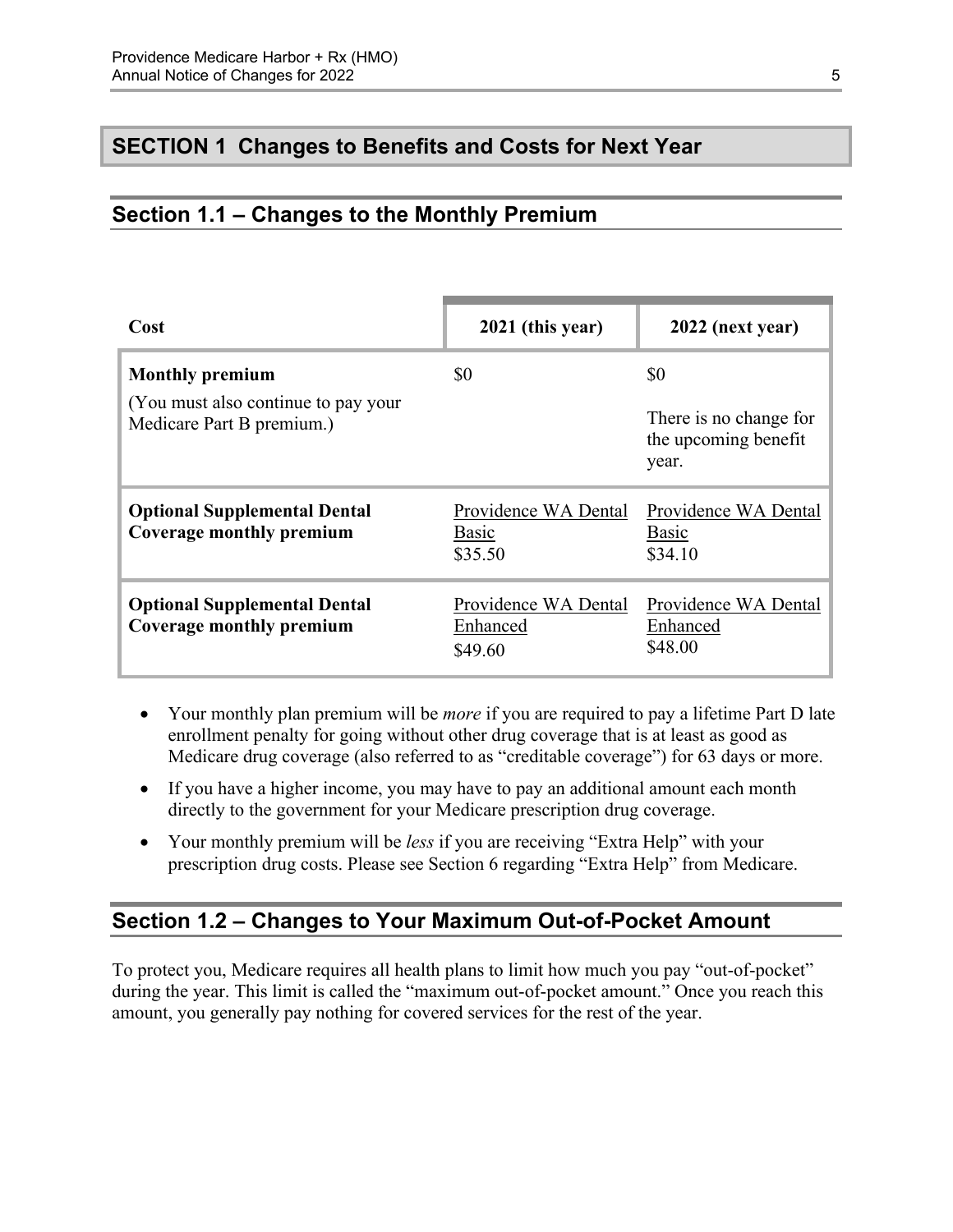| Cost                                                                                                                                                                                                                  | 2021 (this year) | 2022 (next year)                                                                                                                                                                                                        |
|-----------------------------------------------------------------------------------------------------------------------------------------------------------------------------------------------------------------------|------------------|-------------------------------------------------------------------------------------------------------------------------------------------------------------------------------------------------------------------------|
| Maximum out-of-pocket amount                                                                                                                                                                                          | \$6,700          | \$6,700                                                                                                                                                                                                                 |
| Your costs for covered medical<br>services (such as copays) count<br>toward your maximum out-of-<br>pocket amount. Your costs for<br>prescription drugs do not count<br>toward your maximum out-of-<br>pocket amount. |                  | Once you have paid<br>\$6,700 out-of-pocket for<br>covered services, you<br>will pay nothing for your<br>covered services for the<br>rest of the calendar year.<br>There is no change for the<br>upcoming benefit year. |

# <span id="page-8-0"></span>**Section 1.3 – Changes to the Provider Network**

 **to see if your providers (primary care provider, specialists, hospitals, etc.) are in our**  There are changes to our network of providers for next year. An updated *Provider and Pharmacy Directory* is located on our website at [www.ProvidenceHealthAssurance.com/findaprovider.](http://www.ProvidenceHealthAssurance.com/findaprovider) You may also call Customer Service for updated provider information or to ask us to mail you a *Provider and Pharmacy Directory*. **Please review the 2022** *Provider and Pharmacy Directory*  **network**.

It is important that you know that we may make changes to the hospitals, doctors and specialists (providers) that are part of your plan during the year. There are a number of reasons why your provider might leave your plan, but if your doctor or specialist does leave your plan, you have certain rights and protections summarized below:

- Even though our network of providers may change during the year, we must furnish you with uninterrupted access to qualified doctors and specialists.
- We will make a good faith effort to provide you with at least 30 days' notice that your provider is leaving our plan so that you have time to select a new provider.
- We will assist you in selecting a new qualified provider to continue managing your health care needs.
- If you are undergoing medical treatment you have the right to request, and we will work with you to ensure, that the medically necessary treatment you are receiving is not interrupted.
- If you believe we have not furnished you with a qualified provider to replace your previous provider or that your care is not being appropriately managed, you have the right to file an appeal of our decision.
- If you find out your doctor or specialist is leaving your plan, please contact us so we can assist you in finding a new provider to manage your care.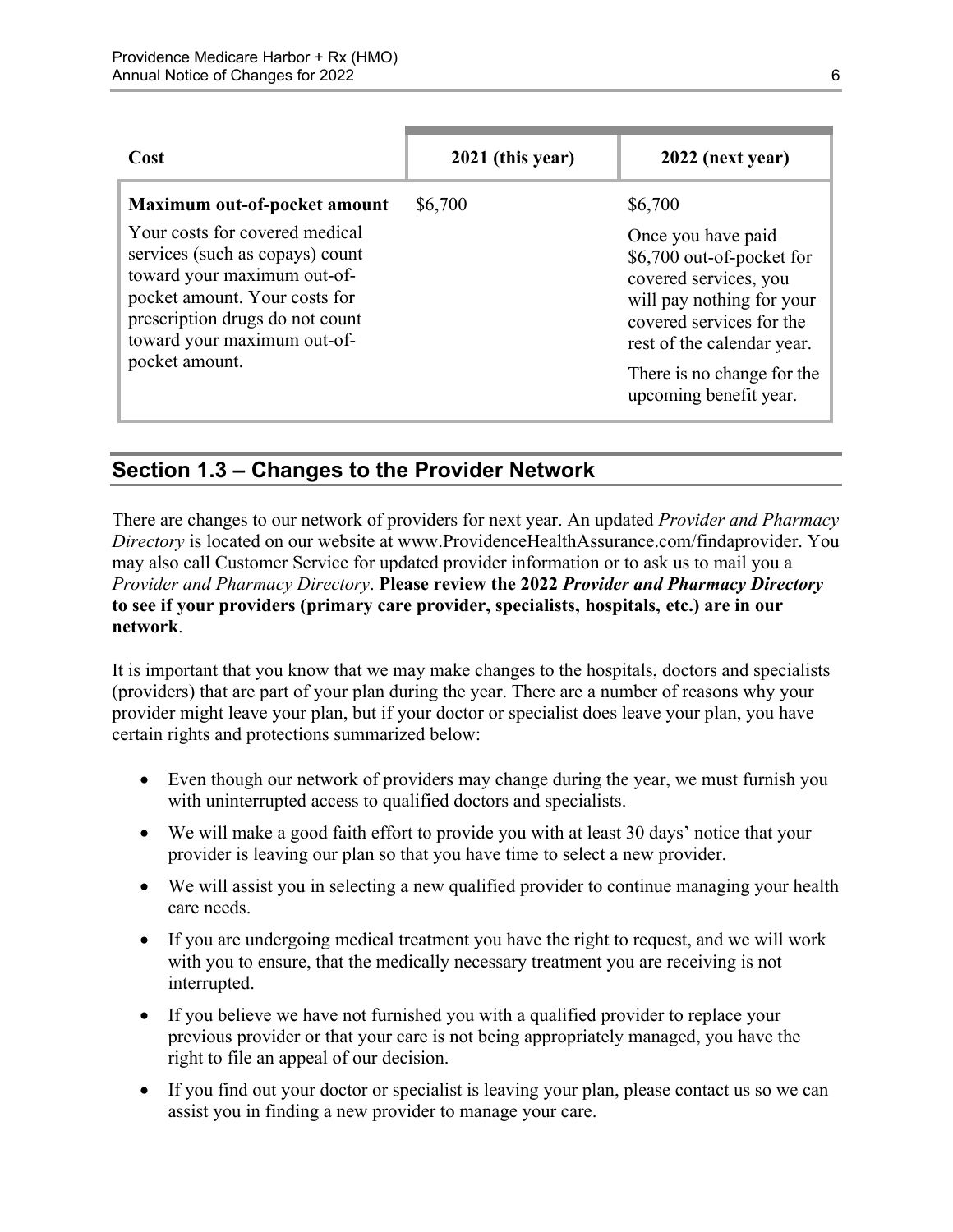# <span id="page-9-0"></span>**Section 1.4 – Changes to the Pharmacy Network**

Amounts you pay for your prescription drugs may depend on which pharmacy you use. Medicare drug plans have a network of pharmacies. In most cases, your prescriptions are covered *only* if they are filled at one of our network pharmacies. Our network includes pharmacies with preferred cost sharing, which may offer you lower cost sharing than the standard cost sharing offered by other network pharmacies for some drugs.

There are changes to our network of pharmacies for next year. An updated *Provider and Pharmacy Directory* is located on our website at [www.ProvidenceHealthAssurance.com/findaprovider](http://www.ProvidenceHealthAssurance.com/findaprovider). You may also call Customer Service for updated provider information or to ask us to mail you a *Provider and Pharmacy Directory*. **Please review the 2022** *Provider and Pharmacy Directory* **to see which pharmacies are in our** 

<span id="page-9-1"></span>**network**.

# **Section 1.5 – Changes to Benefits and Costs for Medical Services**

We are changing our coverage for certain medical services next year. The information below describes these changes. For details about the coverage and costs for these services, see Chapter 4, *Medical Benefits Chart (what is covered and what you pay)*, in your *2022 Evidence of Coverage.* 

#### **Opioid treatment program services**

Members of our plan with opioid use disorder (OUD) can receive coverage of services to treat OUD through an Opioid Treatment Program (OTP) which includes the following services:

- U.S. Food and Drug Administration (FDA)-approved opioid agonist and antagonist medication-assisted treatment (MAT) medications.
- Dispensing and administration of MAT medications (if applicable)
- Substance use counseling
- Individual and group therapy
- Toxicology testing
- Intake activities
- Periodic assessments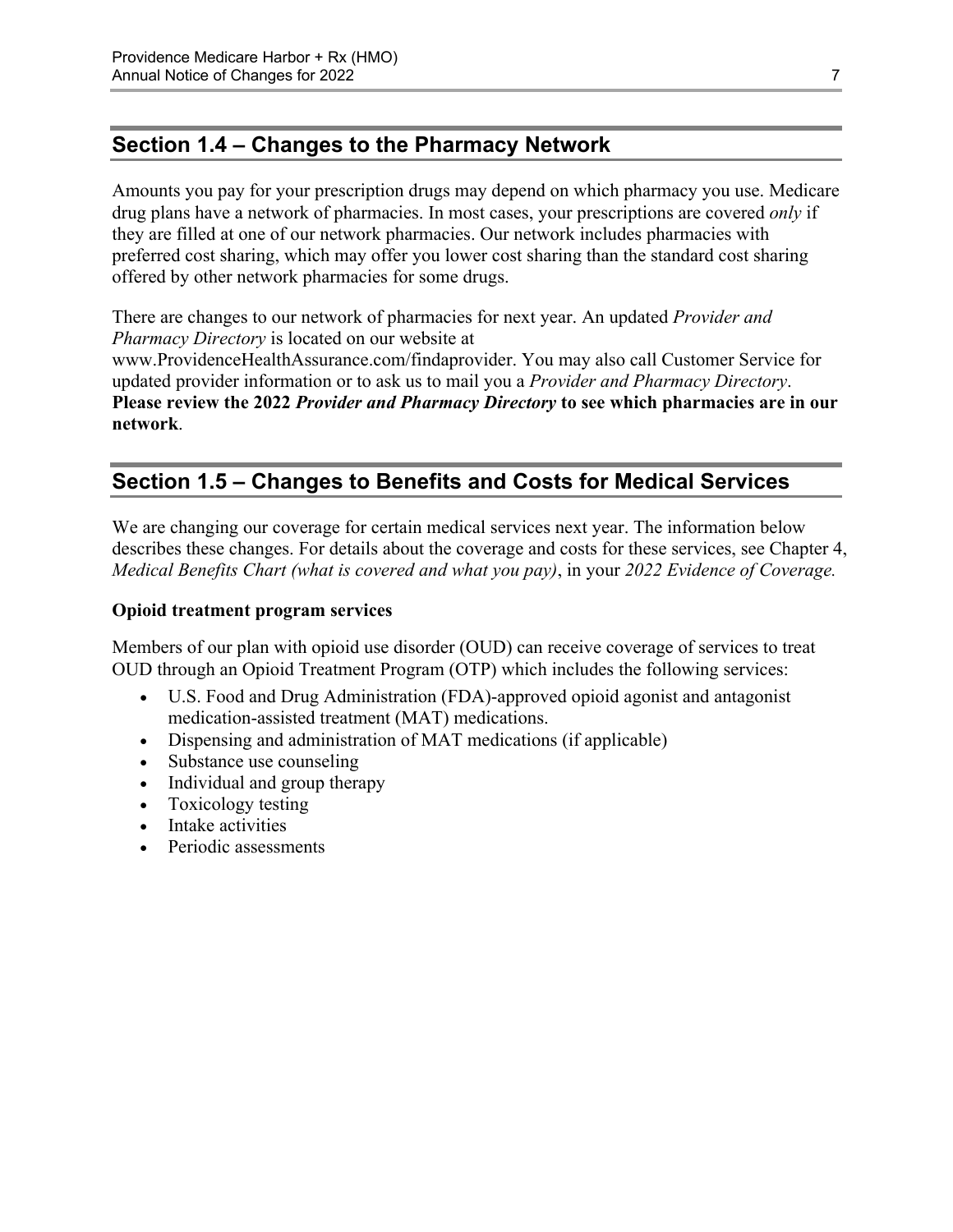| Cost                                                    | 2021 (this year)                                                                                                                                                                                                                                                                                             | 2022 (next year)                                                                                                                                                                                                                                                                                                                                                                                                                                                                                                                     |
|---------------------------------------------------------|--------------------------------------------------------------------------------------------------------------------------------------------------------------------------------------------------------------------------------------------------------------------------------------------------------------|--------------------------------------------------------------------------------------------------------------------------------------------------------------------------------------------------------------------------------------------------------------------------------------------------------------------------------------------------------------------------------------------------------------------------------------------------------------------------------------------------------------------------------------|
| <b>Dental services (embedded</b><br>routine preventive) | Routine preventive dental<br>services are not covered.                                                                                                                                                                                                                                                       | You pay a \$15 copayment for<br>each preventive dental visit<br>where any of the following<br>covered services are<br>completed:                                                                                                                                                                                                                                                                                                                                                                                                     |
|                                                         |                                                                                                                                                                                                                                                                                                              | Two evaluations in total<br>per calendar year<br>including a maximum of<br>one comprehensive<br>evaluation per 36 months<br>and one limited oral<br>evaluation per 12 months<br>Two cleanings (excluding<br>periodontal cleanings) per<br>calendar year<br>Any combination of<br>bitewing x-rays, two per<br>calendar year or one full<br>mouth diagnostic x-ray,<br>for a total of two<br>Emergency palliative<br>treatment (only if no<br>services other than exam<br>and x-rays were<br>performed on the same<br>date of service) |
| <b>Fitness benefit</b>                                  | The Silver&Fit® Healthy<br>Aging and Exercise Program<br>is offered to eligible<br>Medicare Advantage<br>beneficiaries. The following<br>choices are available to you<br>at no cost: You can select one<br>fitness center membership,<br>one Stay Fit Kit, and one<br>Home Fitness Kit each<br>benefit year. | The Silver&Fit® Healthy<br>Aging and Exercise Program<br>is offered to eligible<br>Medicare Advantage<br>beneficiaries. The following<br>choices are available to you<br>at no cost: You can select one<br>fitness center membership<br>and one Home Fitness Kit<br>each benefit year.<br>You also have access to the<br>Premium Fitness Network for<br>an additional cost per month.                                                                                                                                                |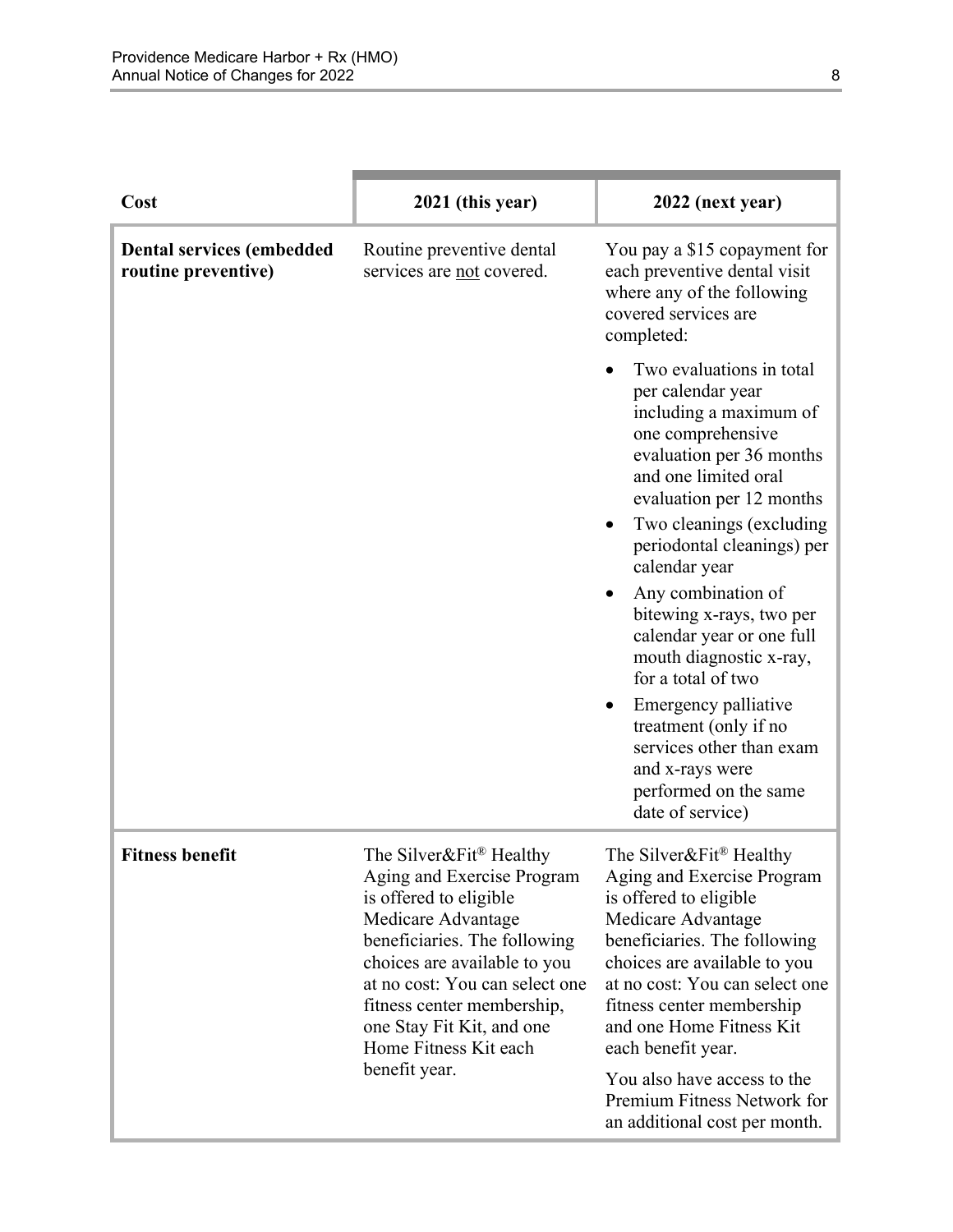| Cost                               | 2021 (this year)                                                                                                                                                                                                              | 2022 (next year)                                                                                                                                                                                                                                                                                                                                                      |
|------------------------------------|-------------------------------------------------------------------------------------------------------------------------------------------------------------------------------------------------------------------------------|-----------------------------------------------------------------------------------------------------------------------------------------------------------------------------------------------------------------------------------------------------------------------------------------------------------------------------------------------------------------------|
| <b>Health and wellness classes</b> | Health and wellness classes<br>are not covered.                                                                                                                                                                               | There is no copay,<br>coinsurance, or deductible for<br>health and wellness classes.                                                                                                                                                                                                                                                                                  |
|                                    |                                                                                                                                                                                                                               | Health and wellness includes<br>educational classes on the<br>topics of weight<br>management, stress<br>reduction, fall prevention,<br>pain education, urinary<br>incontinence-pelvic floor,<br>osteoporosis, yoga, smoking<br>cessation, progressive<br>disorders and nutrition. You<br>may access classes offered<br>virtually through<br>participating facilities. |
|                                    |                                                                                                                                                                                                                               | You have an unlimited<br>allowance for health and<br>wellness classes.                                                                                                                                                                                                                                                                                                |
| <b>Hearing aids</b>                | This benefit is administered<br>by TruHearing                                                                                                                                                                                 | This benefit is administered<br>by TruHearing                                                                                                                                                                                                                                                                                                                         |
|                                    | Hearing Aid purchases<br>include:<br>3 provider visits within<br>$\bullet$<br>first year of hearing aid<br>purchase<br>45-day trial period<br>3-year extended warranty<br>48 batteries per aid for<br>non-rechargeable models | Hearing Aid purchases<br>include:<br>First year of follow-up<br>provider visits<br>60-day trial period<br>3-year extended warranty<br>80 batteries per aid for<br>non-rechargeable models                                                                                                                                                                             |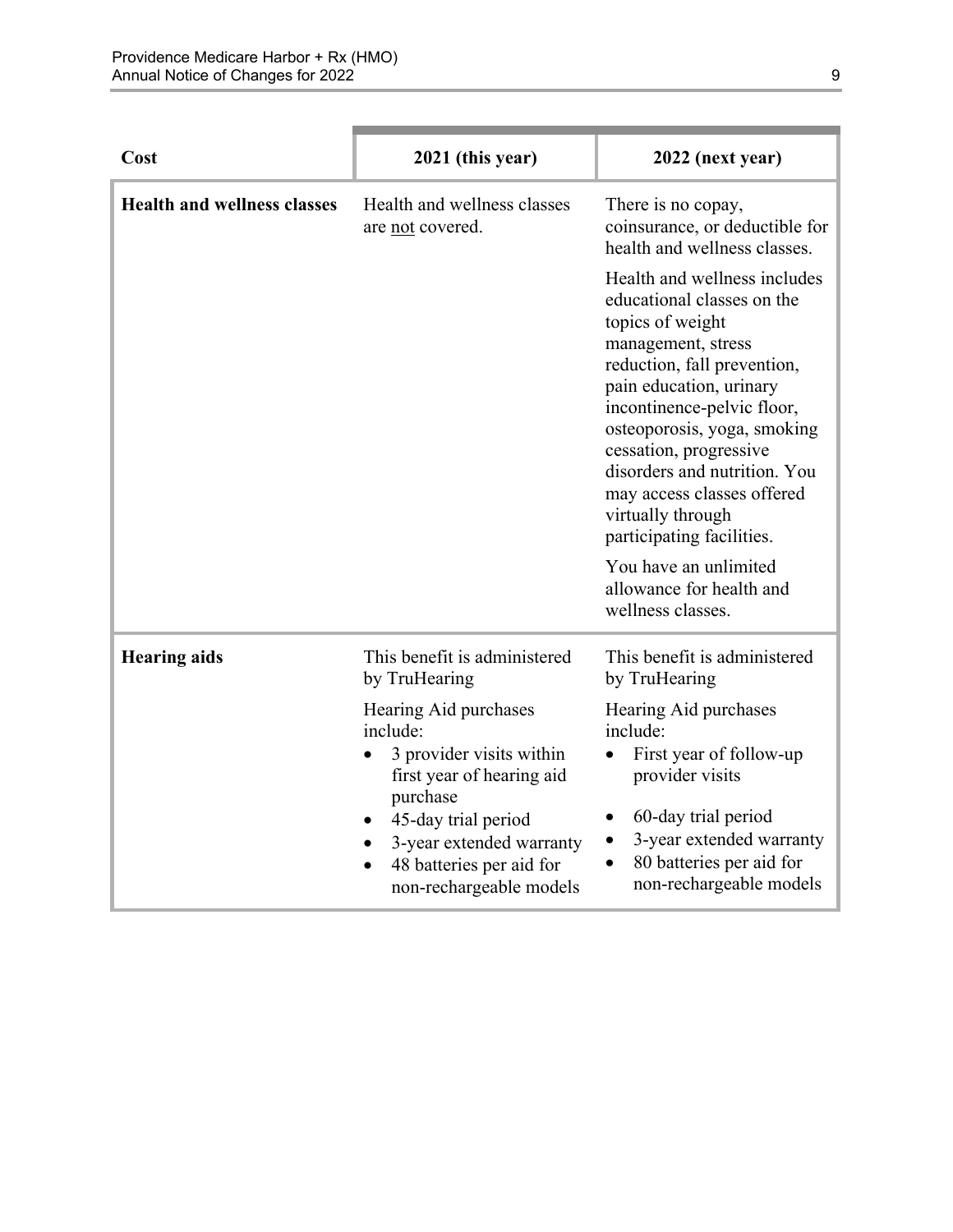| Cost                                            | 2021 (this year)                                                                                                                                                                     | 2022 (next year)                                                                                                                                                                                                                                                                                                                     |
|-------------------------------------------------|--------------------------------------------------------------------------------------------------------------------------------------------------------------------------------------|--------------------------------------------------------------------------------------------------------------------------------------------------------------------------------------------------------------------------------------------------------------------------------------------------------------------------------------|
| Meal delivery program<br>(non-Medicare-covered) | Meal delivery program is not<br>covered.                                                                                                                                             | There is no coinsurance,<br>copayment, or deductible for<br>non-Medicare-covered meal<br>delivery program.<br>(two meals per day for 14<br>days (total of 28 meals),<br>immediately following each<br>inpatient hospitalization).<br>There is no plan coverage.                                                                      |
|                                                 |                                                                                                                                                                                      | limit.                                                                                                                                                                                                                                                                                                                               |
| <b>Opioid treatment program</b><br>services     | You pay a \$10 copayment in<br>primary care setting and a<br>\$50 copayment in specialty<br>care setting for each<br>Medicare-covered opioid<br>treatment program services<br>visit. | There is no coinsurance,<br>copayment, or deductible for<br>services with an Opioid<br>treatment provider enrolled<br>with Medicare. You pay a<br>\$10 copayment in primary<br>care setting and you pay a<br>\$50 copayment in specialty<br>care setting for each<br>Medicare-covered opioid<br>treatment program services<br>visit. |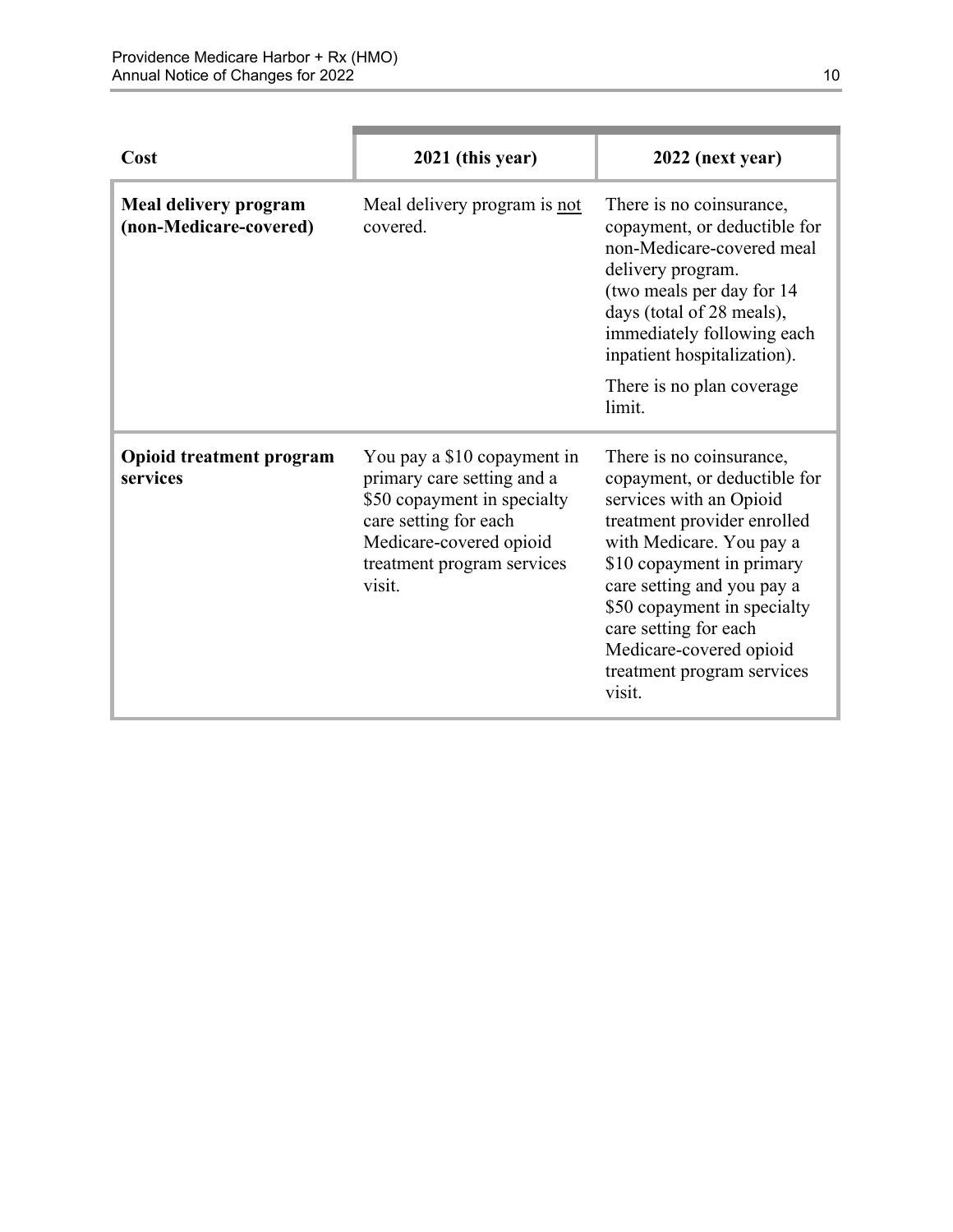| Cost                                                                                                                                    | 2021 (this year)                                                                                                                             | 2022 (next year)                                                                                                                                 |
|-----------------------------------------------------------------------------------------------------------------------------------------|----------------------------------------------------------------------------------------------------------------------------------------------|--------------------------------------------------------------------------------------------------------------------------------------------------|
| <b>Optional Providence WA</b><br><b>Dental Basic</b><br>(this optional supplemental<br>benefit is available for an<br>extra premium)    | You pay 0% of the total cost<br>for covered preventive and<br>diagnostic services, including<br>exams, cleanings, and x-rays.                | You pay 0% of the total cost<br>for covered preventive and<br>diagnostic services, including<br>exams, cleanings, and x-rays.                    |
|                                                                                                                                         | You pay 50% of the total cost<br>for comprehensive dental<br>diagnostic services.                                                            | You pay 50% of the total cost<br>for comprehensive dental<br>diagnostic services.                                                                |
|                                                                                                                                         |                                                                                                                                              | The list of services covered<br>by your plan has changed, for<br>a full list of covered services<br>please see your Evidence of<br>Coverage.     |
| <b>Optional Providence WA</b><br><b>Dental Enhanced</b><br>(this optional supplemental<br>benefit is available for an<br>extra premium) | You pay 0% of the total cost<br>for covered preventive and<br>diagnostic services, including<br>exams, cleanings, and x-rays.                | You pay 0% of the total cost<br>for covered preventive and<br>diagnostic services, including<br>exams, cleanings, and x-rays.                    |
|                                                                                                                                         | You pay 50% of the total cost<br>for comprehensive dental<br>diagnostic services.                                                            | You pay 50% of the total cost<br>for comprehensive dental<br>diagnostic services.                                                                |
|                                                                                                                                         |                                                                                                                                              | The list of services covered<br>by your plan has changed, for<br>a full list of covered services<br>please see your Evidence of<br>Coverage.     |
| Other health care<br>professionals (e.g., nurse<br>practitioner; physician<br>assistant)                                                | You pay a \$10 copayment in<br>primary care setting and a<br>\$50 copayment in specialty<br>care setting for each<br>Medicare-covered visit. | You pay a \$0-\$10 copayment<br>in primary care setting and a<br>\$50 copayment in specialty<br>care setting for each<br>Medicare-covered visit. |
| <b>Personal Emergency</b><br><b>Response System (PERS)</b>                                                                              | Personal Emergency<br>Response System (PERS)<br>services are not covered.                                                                    | There is no coinsurance,<br>copayment, or deductible for<br>Personal Emergency<br>Response System (PERS)<br>services.                            |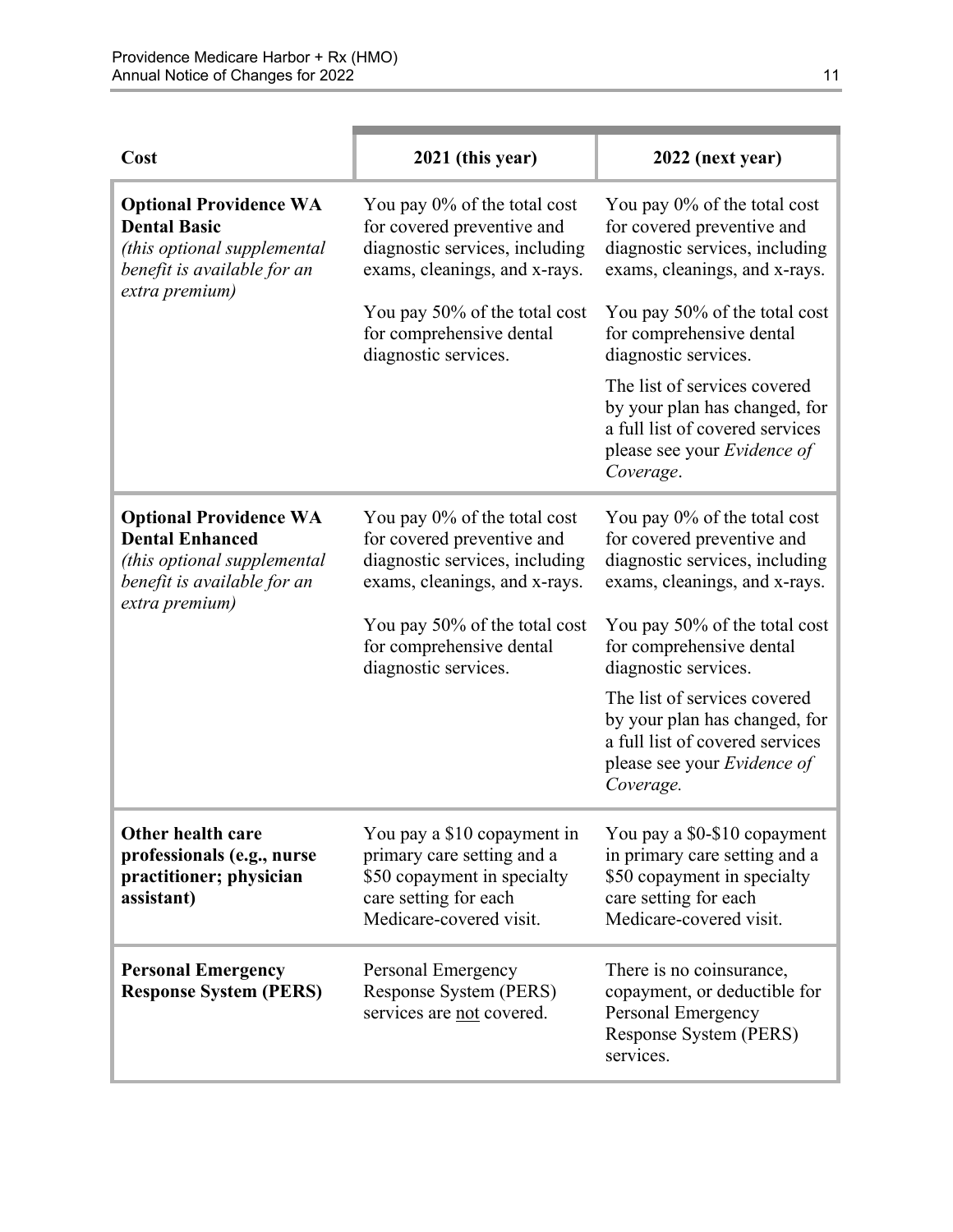| Cost                            | 2021 (this year)                                                                                                                                                    | 2022 (next year)                                                                                                                                                        |
|---------------------------------|---------------------------------------------------------------------------------------------------------------------------------------------------------------------|-------------------------------------------------------------------------------------------------------------------------------------------------------------------------|
| <b>Routine hearing services</b> | Routine hearing aid<br>fitting/evaluation visits are<br>not covered.                                                                                                | This benefit is administered<br>by TruHearing                                                                                                                           |
|                                 |                                                                                                                                                                     | There is no coinsurance,<br>copayment, or deductible for<br>routine hearing aid<br>fitting/evaluation visits.                                                           |
| <b>Telehealth</b>               | You pay a \$10 copayment in<br>primary care setting and a<br>\$50 copayment in specialty<br>care setting for additional<br>Medicare-covered telehealth<br>services. | You pay a \$0-\$10 copayment<br>in primary care setting and a<br>\$50 copayment in specialty<br>care setting for additional<br>Medicare-covered telehealth<br>services. |

# <span id="page-14-0"></span>**Section 1.6 – Changes to Part D Prescription Drug Coverage**

#### **Changes to Our Drug List**

Our list of covered drugs is called a Formulary or "Drug List." A copy of our Drug List is provided electronically.

We made changes to our Drug List, including changes to the drugs we cover and changes to the restrictions that apply to our coverage for certain drugs. **Review the Drug List to make sure your drugs will be covered next year and to see if there will be any restrictions.** 

If you are affected by a change in drug coverage, you can:

- **Work with your doctor (or other prescriber) and ask the plan to make an exception**  to cover the drug.
	- o To learn what you must do to ask for an exception, see Chapter 9 of your *E*v*idence of Coverage (What to do if you have a problem or complaint (coverage decisions, appeals, complaints))* or call Customer Service.
- **Work with your doctor (or other prescriber) to find a different drug** that we cover. You can call Customer Service to ask for a list of covered drugs that treat the same medical condition.

 Section 5.2 of the *Evidence of Coverage.*) During the time when you are getting a temporary In some situations, we are required to cover a temporary supply of a non-formulary drug in the first 90 days of the plan year or the first 90 days of membership to avoid a gap in therapy. (To learn more about when you can get a temporary supply and how to ask for one, see Chapter 5, supply of a drug, you should talk with your doctor to decide what to do when your temporary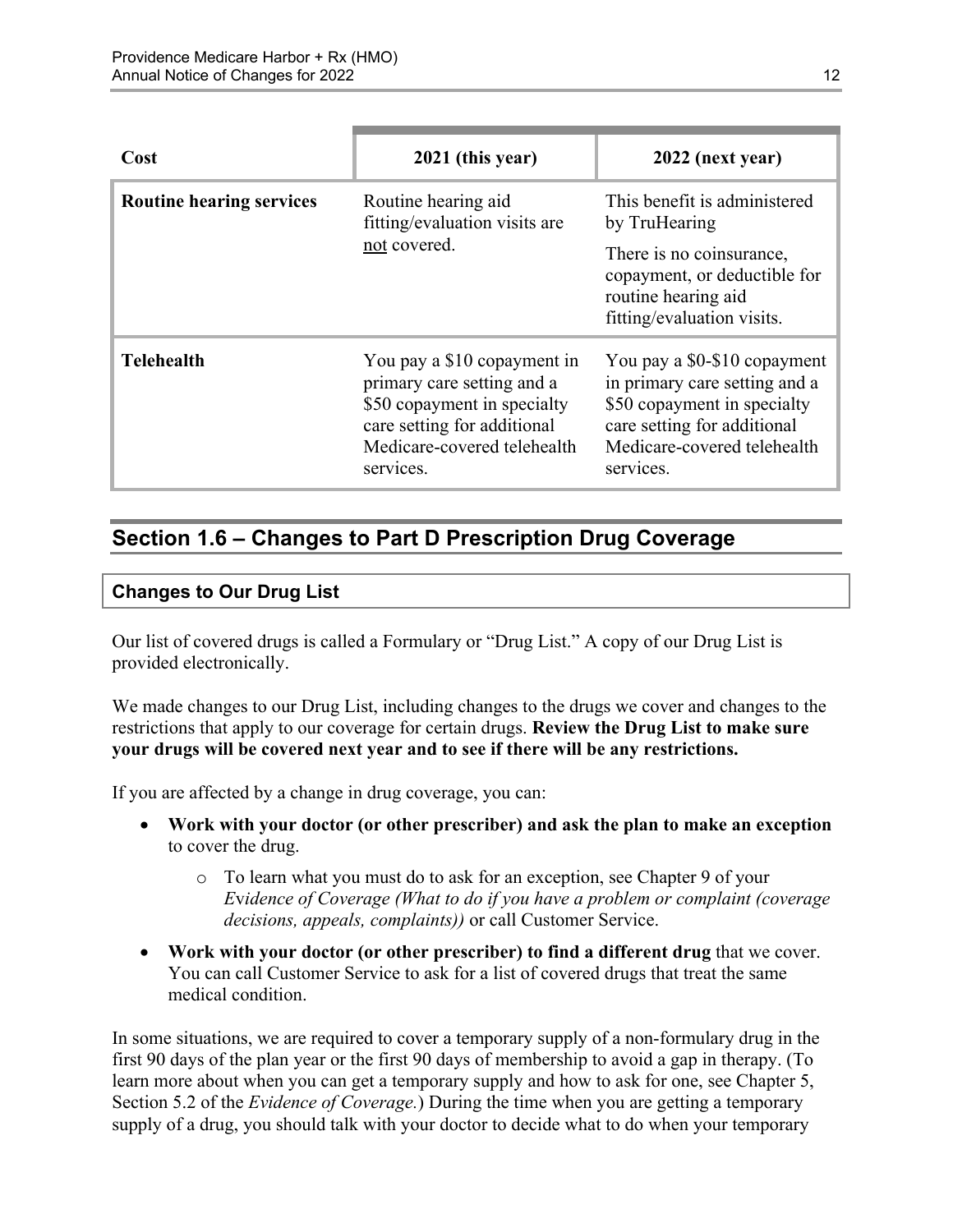supply runs out. You can either switch to a different drug covered by the plan or ask the plan to make an exception for you and cover your current drug.

If you had an approved formulary exception during the previous year, a new request may need to be submitted for the current year. To see if you need a new formulary exception request, you may call Customer Service.

Most of the changes in the Drug List are new for the beginning of each year. However, during the year, we might make other changes that are allowed by Medicare rules.

When we make these changes to the Drug List during the year, you can still work with your doctor (or other prescriber) and ask us to make an exception to cover the drug. We will also continue to update our online Drug List as scheduled and provide other required information to reflect drug changes. (To learn more about changes we may make to the Drug List, see Chapter 5, Section 6 of the Evidence of Coverage.)

### **Changes to Prescription Drug Costs**

*Note:* If you are in a program that helps pay for your drugs ("Extra Help"), **the information about costs for Part D prescription drugs may not apply to you.** We have included a separate insert, called the "Evidence of Coverage Rider for People Who Get Extra Help Paying for Prescription Drugs" (also called the "Low Income Subsidy Rider" or the "LIS Rider"), which tells you about your drug costs. If you receive "Extra Help" and didn't receive this insert with this packet, please call Customer Service and ask for the "LIS Rider."

There are four "drug payment stages." How much you pay for a Part D drug depends on which drug payment stage you are in. (You can look in Chapter 6, Section 2 of your *Evidence of Coverage* for more information about the stages.)

The information below shows the changes for next year to the first two stages – the Yearly Deductible Stage and the Initial Coverage Stage. (Most members do not reach the other two stages – the Coverage Gap Stage or the Catastrophic Coverage Stage. To get information about your costs in these stages, look at Chapter 6, Sections 6 and 7, in the *Evidence of Coverage*, which is located on our website at [www.ProvidenceHealthAssurance.com.](http://www.ProvidenceHealthAssurance.com) You may also call Customer Service to ask us to mail you an *Evidence of Coverage*.)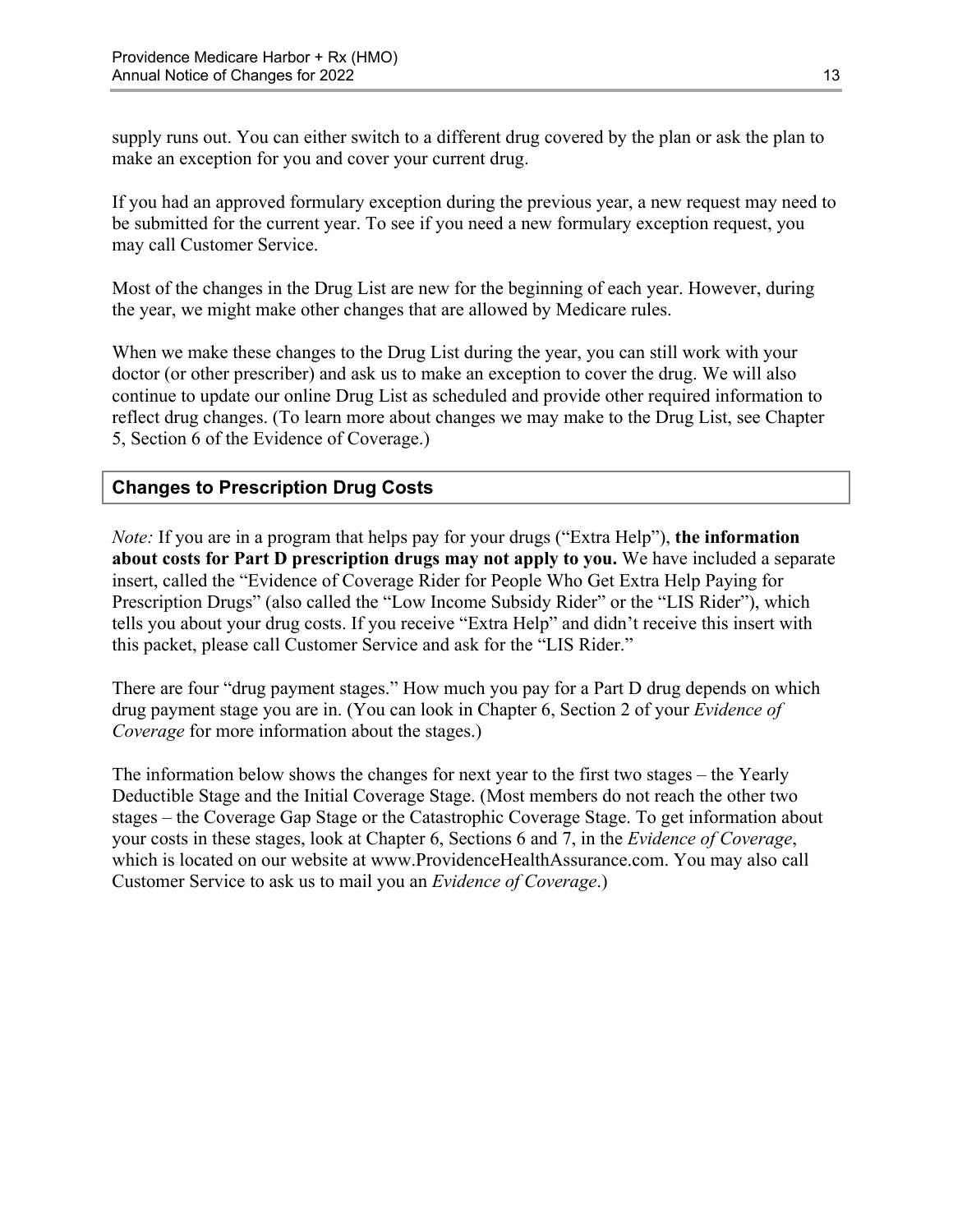### **Changes to the Deductible Stage**

| <b>Stage</b>                                                                                                                                                                               | 2021 (this year)                                                                                                                                                                                                                                                                                                                                                                                                                                                                            | 2022 (next year)                                                                                                                                                                                                                                                                                                                                                                                                                                                                                                                                                                                                                        |
|--------------------------------------------------------------------------------------------------------------------------------------------------------------------------------------------|---------------------------------------------------------------------------------------------------------------------------------------------------------------------------------------------------------------------------------------------------------------------------------------------------------------------------------------------------------------------------------------------------------------------------------------------------------------------------------------------|-----------------------------------------------------------------------------------------------------------------------------------------------------------------------------------------------------------------------------------------------------------------------------------------------------------------------------------------------------------------------------------------------------------------------------------------------------------------------------------------------------------------------------------------------------------------------------------------------------------------------------------------|
| <b>Stage 1: Yearly Deductible</b><br><b>Stage</b>                                                                                                                                          | The deductible is \$270.                                                                                                                                                                                                                                                                                                                                                                                                                                                                    | The deductible is \$270.                                                                                                                                                                                                                                                                                                                                                                                                                                                                                                                                                                                                                |
| During this stage, you pay the<br>full cost of your Tier 3 Preferred<br>Brand, Tier 4 Non-Preferred<br>Drug and Tier 5 Specialty drugs<br>until you have reached the yearly<br>deductible. | During this stage, you pay<br>\$0 per prescription cost<br>sharing for drugs on Tier 1<br>and \$10 per prescription<br>cost sharing for drugs on<br>Tier 2 from a <i>preferred</i><br>retail pharmacy; \$16 per<br>prescription cost sharing<br>for drugs on Tier 1 and<br>\$20 per prescription cost<br>sharing for drugs on Tier 2<br>from a <i>standard</i> retail<br>pharmacy; and the full<br>cost of drugs on Tier 3, 4,<br>and 5 until you have<br>reached the yearly<br>deductible. | During this stage, you pay<br>\$0 per prescription cost<br>sharing for drugs on Tier<br>1, \$10 per prescription<br>cost sharing for drugs on<br>Tier 2, and \$0 per<br>prescription cost sharing<br>for drugs on Tier 6 from a<br>preferred retail pharmacy;<br>\$16 per prescription cost<br>sharing for drugs on Tier<br>1, \$20 per prescription<br>cost sharing for drugs on<br>Tier 2, and \$0 per<br>prescription cost sharing<br>for drugs on Tier 6 from a<br>standard retail pharmacy;<br>and the full cost of drugs<br>on Tier 3, 4, and 5 until<br>you have reached the<br>yearly deductible.<br>There is no deductible for |
|                                                                                                                                                                                            |                                                                                                                                                                                                                                                                                                                                                                                                                                                                                             | Providence Medicare<br>$Harbor + Rx (HMO) for$<br>Select Insulins. You pay<br>\$10-\$35 per month for<br>Select Insulins.                                                                                                                                                                                                                                                                                                                                                                                                                                                                                                               |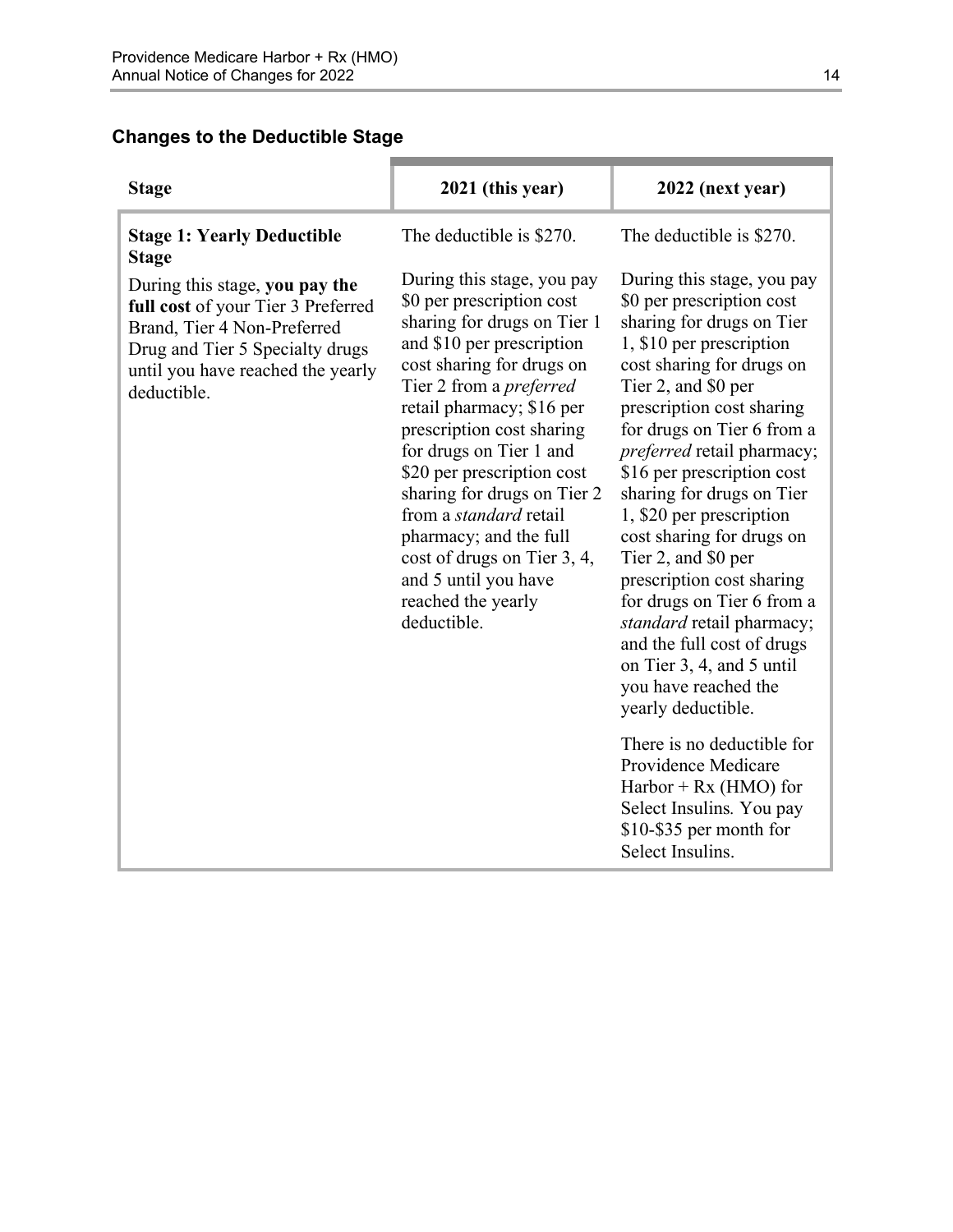### **Changes to Your Cost Sharing in the Initial Coverage Stage**

To learn how copayments and coinsurance work, look at Chapter 6, Section 1.2, *Types of out-ofpocket costs you may pay for covered drugs* in your *Evidence of Coverage*.

| <b>Stage</b>                                                                                                                                                                                        | 2021 (this year)                                                                                                                   | 2022 (next year)                                                                                                                    |
|-----------------------------------------------------------------------------------------------------------------------------------------------------------------------------------------------------|------------------------------------------------------------------------------------------------------------------------------------|-------------------------------------------------------------------------------------------------------------------------------------|
| <b>Stage 2: Initial Coverage Stage</b>                                                                                                                                                              |                                                                                                                                    |                                                                                                                                     |
| Once you pay the yearly<br>deductible, you move to the Initial<br>Coverage Stage. During this stage,<br>the plan pays its share of the cost<br>of your drugs and you pay your<br>share of the cost. | Your cost for a one-month<br>supply at a network<br>pharmacy:                                                                      | Your cost for a one-month<br>supply at a network<br>pharmacy:                                                                       |
| The costs in this row are for a one-<br>month (30-day) supply when you<br>fill your prescription at a network<br>pharmacy.                                                                          | <b>Tier 1 Preferred Generic:</b>                                                                                                   | <b>Tier 1 Preferred Generic:</b>                                                                                                    |
|                                                                                                                                                                                                     | Standard cost sharing:                                                                                                             | Standard cost sharing:                                                                                                              |
|                                                                                                                                                                                                     | You pay \$16 per                                                                                                                   | You pay \$16 per                                                                                                                    |
|                                                                                                                                                                                                     | prescription.                                                                                                                      | prescription.                                                                                                                       |
| For information about the costs for                                                                                                                                                                 | Preferred cost sharing:                                                                                                            | Preferred cost sharing:                                                                                                             |
| a long-term supply or for mail-                                                                                                                                                                     | You pay \$0 per                                                                                                                    | You pay \$0 per                                                                                                                     |
| Chapter 6, Section 5 of your<br>Evidence of Coverage.                                                                                                                                               |                                                                                                                                    |                                                                                                                                     |
| We changed the tier for some of                                                                                                                                                                     | <b>Tier 2 Generic:</b>                                                                                                             | <b>Tier 2 Generic:</b>                                                                                                              |
| the drugs on our Drug List. To see                                                                                                                                                                  | Standard cost sharing:                                                                                                             | Standard cost sharing:                                                                                                              |
| tier, look them up on the Drug<br>List.                                                                                                                                                             | You pay \$20 per                                                                                                                   | You pay \$20 per                                                                                                                    |
|                                                                                                                                                                                                     |                                                                                                                                    |                                                                                                                                     |
|                                                                                                                                                                                                     |                                                                                                                                    |                                                                                                                                     |
|                                                                                                                                                                                                     | available.                                                                                                                         | Insulins.                                                                                                                           |
|                                                                                                                                                                                                     |                                                                                                                                    |                                                                                                                                     |
|                                                                                                                                                                                                     | You pay \$10 per                                                                                                                   | You pay \$10 per                                                                                                                    |
|                                                                                                                                                                                                     | prescription.                                                                                                                      | prescription.                                                                                                                       |
|                                                                                                                                                                                                     | Additional coverage for                                                                                                            | You pay \$10 per                                                                                                                    |
|                                                                                                                                                                                                     | available.                                                                                                                         | Insulins.                                                                                                                           |
| order prescriptions, look in<br>if your drugs will be in a different                                                                                                                                | prescription.<br>prescription.<br>Additional coverage for<br>Select Insulins not<br>Preferred cost sharing:<br>Select Insulins not | prescription.<br>prescription.<br>You pay \$20 per<br>prescription for Select<br>Preferred cost sharing:<br>prescription for Select |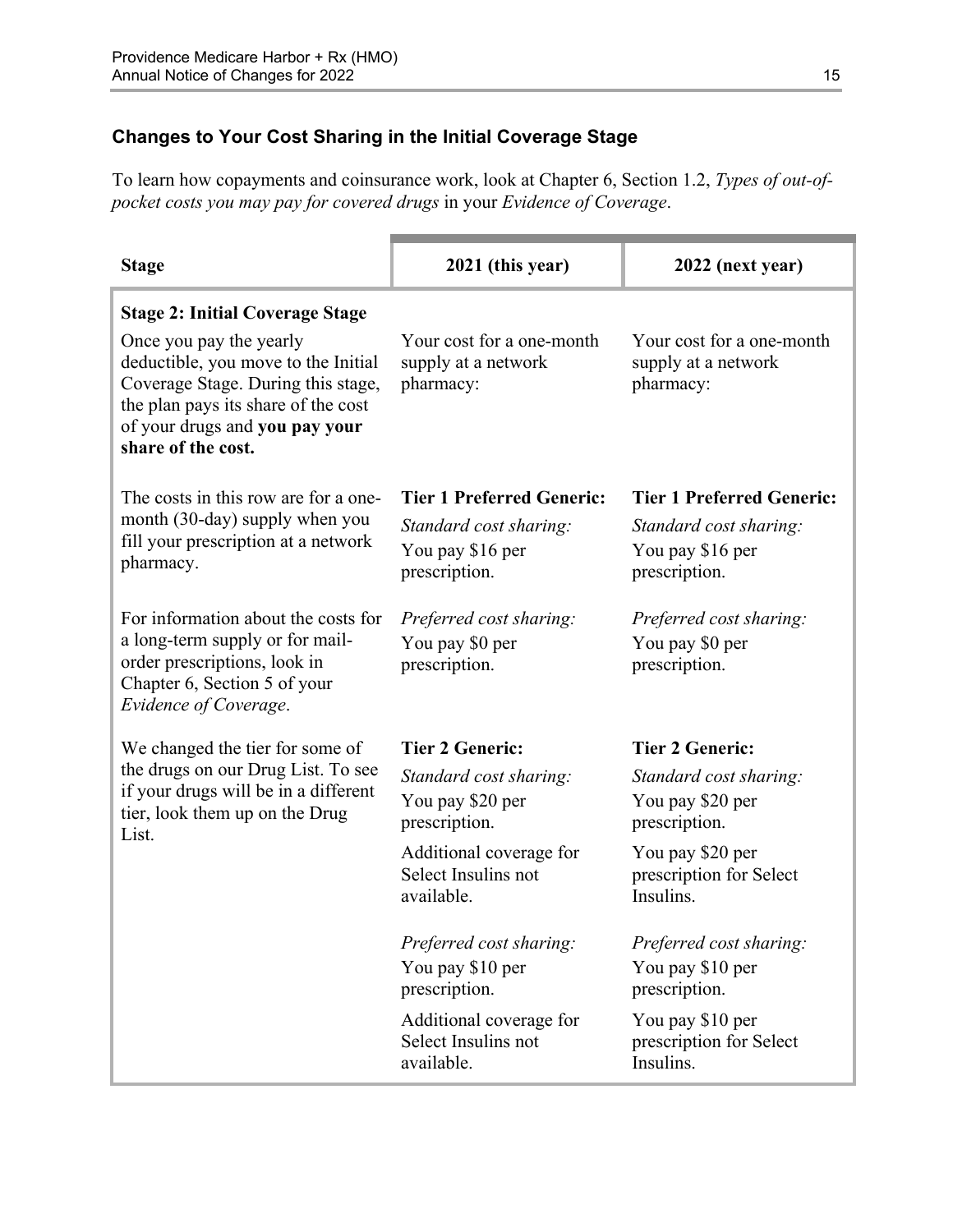| <b>Stage</b> | 2021 (this year)                  | 2022 (next year)                     |
|--------------|-----------------------------------|--------------------------------------|
|              | <b>Tier 3 Preferred Brand:</b>    | <b>Tier 3 Preferred Brand:</b>       |
|              | Standard cost sharing:            | Standard cost sharing:               |
|              | You pay \$47 per                  | You pay \$47 per                     |
|              | prescription.                     | prescription.                        |
|              | Additional coverage for           | You pay \$35 per                     |
|              | Select Insulins not<br>available. | prescription for Select<br>Insulins. |
|              |                                   |                                      |
|              | Preferred cost sharing:           | Preferred cost sharing:              |
|              | You pay \$47 per                  | You pay \$47 per                     |
|              | prescription.                     | prescription.                        |
|              | Additional coverage for           | You pay \$35 per                     |
|              | Select Insulins not               | prescription for Select              |
|              | available.                        | Insulins.                            |
|              | <b>Tier 4 Non-Preferred</b>       | <b>Tier 4 Non-Preferred</b>          |
|              | Drug:                             | Drug:                                |
|              | Standard cost sharing:            | Standard cost sharing:               |
|              | You pay \$100 per                 | You pay \$100 per                    |
|              | prescription.                     | prescription.                        |
|              | Preferred cost sharing:           | Preferred cost sharing:              |
|              | You pay \$100 per                 | You pay \$100 per                    |
|              | prescription.                     | prescription.                        |
|              | <b>Tier 5 Specialty:</b>          | <b>Tier 5 Specialty:</b>             |
|              | Standard cost sharing:            | Standard cost sharing:               |
|              | You pay 28% of the total          | You pay 28% of the total             |
|              | cost.                             | cost.                                |
|              | Preferred cost sharing:           | Preferred cost sharing:              |
|              | You pay 28% of the total          | You pay 28% of the total             |
|              | cost.                             | cost.                                |
|              |                                   |                                      |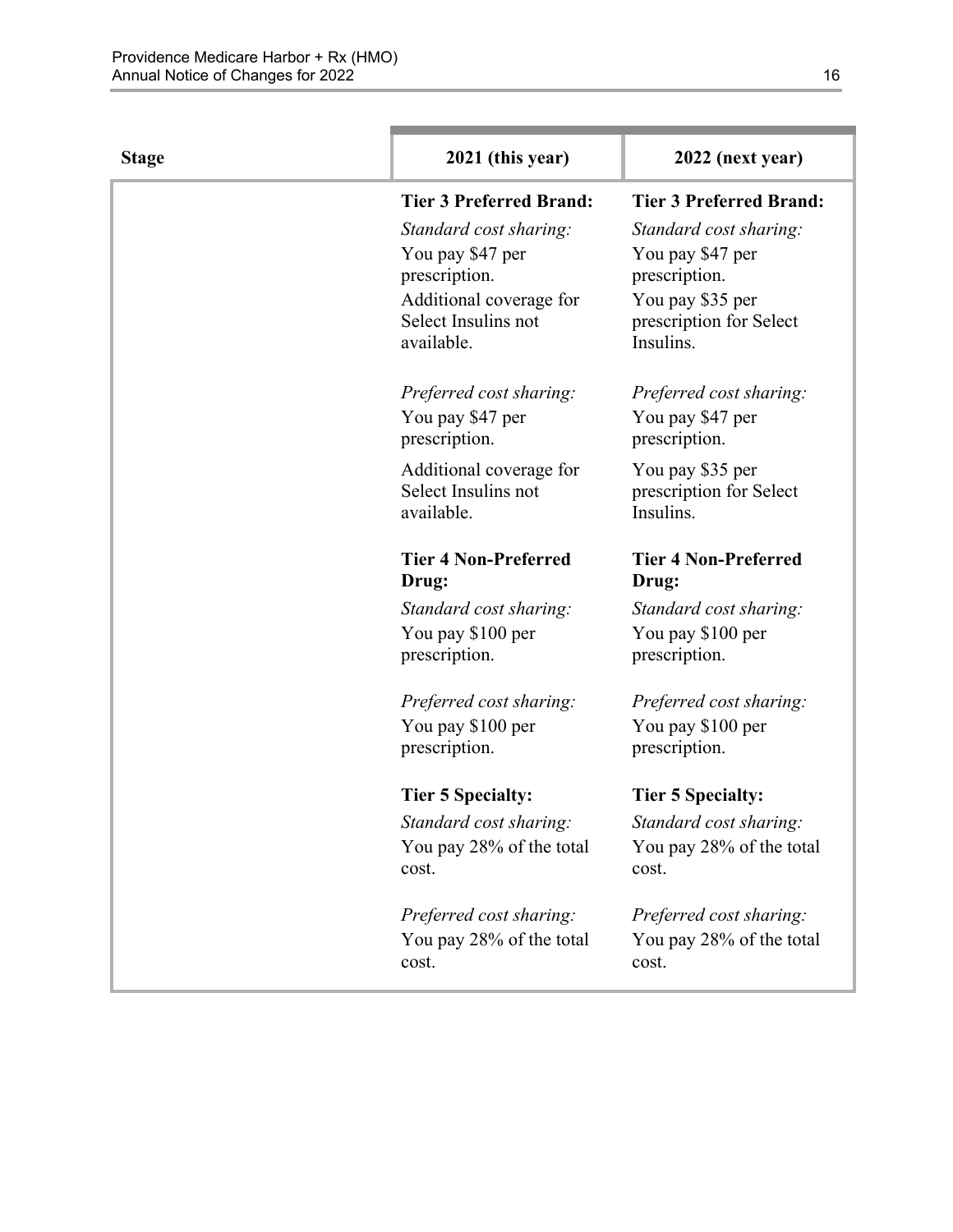| <b>Stage</b> | 2021 (this year)                                                                                                    | 2022 (next year)                                                                                                                                                |
|--------------|---------------------------------------------------------------------------------------------------------------------|-----------------------------------------------------------------------------------------------------------------------------------------------------------------|
|              | <b>Tier 6: Not covered</b>                                                                                          | <b>Tier 6 \$0 Part D Vaccines:</b><br>Standard cost sharing:<br>You pay \$0 per<br>prescription.<br>Preferred cost sharing:<br>You pay \$0 per<br>prescription. |
|              | Once your total drug costs<br>have reached \$4,130, you<br>will move to the next stage<br>(the Coverage Gap Stage). | Once your total drug costs<br>have reached \$4,430, you<br>will move to the next stage<br>(the Coverage Gap Stage).                                             |

### **Changes to the Coverage Gap and Catastrophic Coverage Stages**

The other two drug coverage stages – the Coverage Gap Stage and the Catastrophic Coverage Stage – are for people with high drug costs. **Most members do not reach the Coverage Gap Stage or the Catastrophic Coverage Stage**. Providence Medicare Harbor + Rx (HMO) offers additional gap coverage for Select Insulins. During the Coverage Gap stage, your out-of-pocket costs for Select Insulins will be \$10-\$35 per month. For information about your costs in these stages, look at Chapter 6, Sections 6 and 7, in your *Evidence of Coverage*.

# <span id="page-19-0"></span>**SECTION 2 Administrative Changes**

| <b>Description</b>                                                   | 2021 (this year)                                                                   | 2022 (next year)                                                                                                                                                   |
|----------------------------------------------------------------------|------------------------------------------------------------------------------------|--------------------------------------------------------------------------------------------------------------------------------------------------------------------|
| Medicare Part B prescription<br>drugs - Step Therapy<br>requirement. | There is no step therapy<br>requirement for Medicare<br>Part B prescription drugs. | Medicare Part B<br>prescription drugs may be<br>subject to a step therapy<br>requirement. Refer to the<br>2022 Evidence of Coverage<br>for additional information. |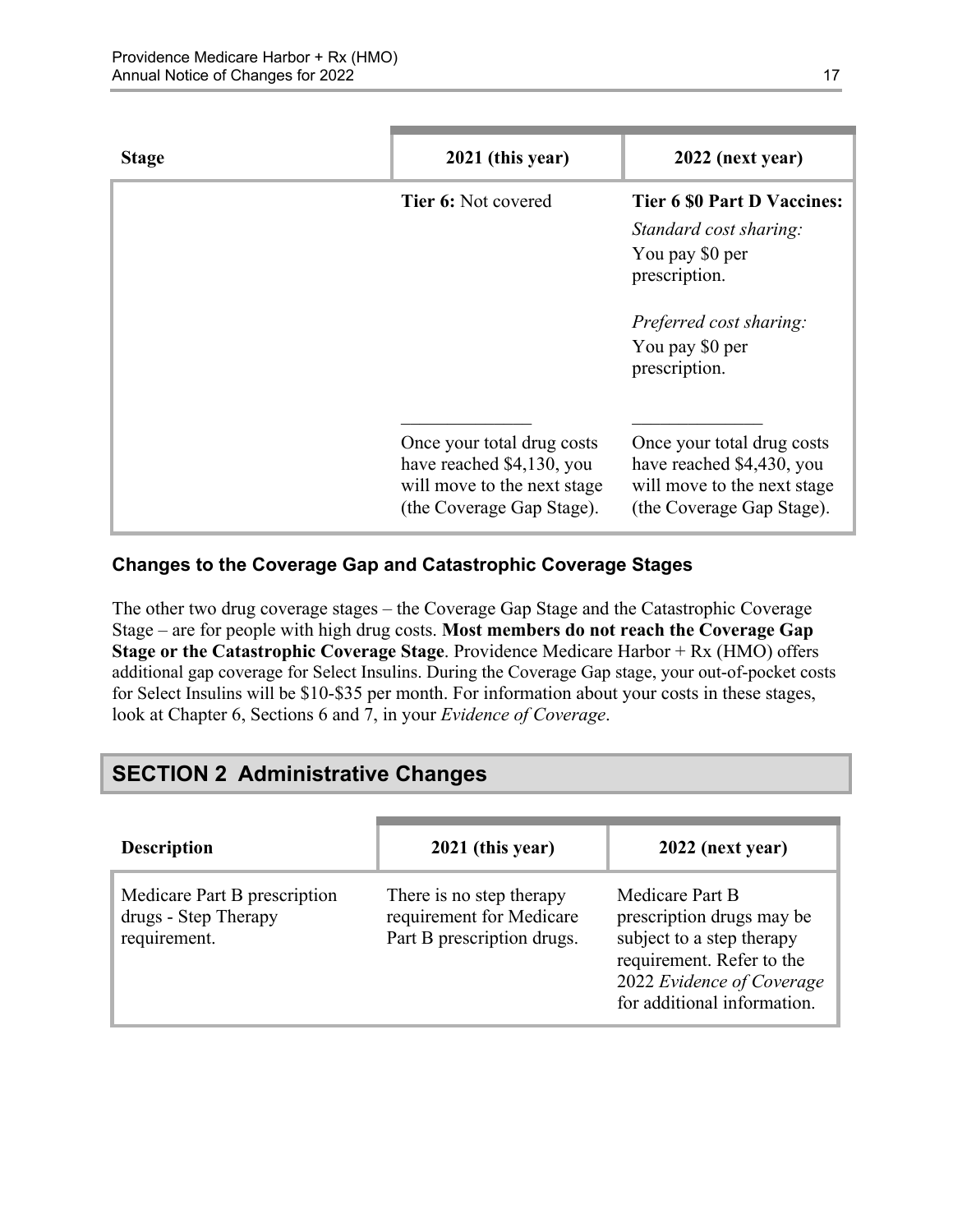# <span id="page-20-0"></span>**SECTION 3 Deciding Which Plan to Choose**

### <span id="page-20-1"></span>**Section 3.1 – If you want to stay in Providence Medicare Harbor + Rx (HMO)**

**To stay in our plan you don't need to do anything.** If you do not sign up for a different plan or change to Original Medicare by December 7, you will automatically be enrolled in our Providence Medicare Harbor + Rx (HMO).

# <span id="page-20-2"></span>**Section 3.2 – If you want to change plans**

We hope to keep you as a member next year but if you want to change for 2022 follow these steps:

### **Step 1: Learn about and compare your choices**

- You can join a different Medicare health plan timely,
- *OR*-- You can change to Original Medicare. If you change to Original Medicare, you will need to decide whether to join a Medicare drug plan. If you do not enroll in a Medicare drug plan, please see Section 1.1 regarding a potential Part D late enrollment penalty.

To learn more about Original Medicare and the different types of Medicare plans, read the *Medicare & You 2022* handbook, call your State Health Insurance Assistance Program (see Section 5), or call Medicare (see Section 7.2).

You can also find information about plans in your area by using the Medicare Plan Finder on the Medicare website. Go to [www.medicare.gov/plan-compare](http://www.medicare.gov/plan-compare). **Here, you can find information about costs, coverage, and quality ratings for Medicare plans.** 

As a reminder, Providence Health Assurance offers other Medicare health plans These other plans may differ in coverage, monthly premiums, and cost-sharing amounts.

#### **Step 2: Change your coverage**

- To **change to a different Medicare health plan**, enroll in the new plan. You will automatically be disenrolled from Providence Medicare Harbor + Rx (HMO).
- To **change to Original Medicare with a prescription drug plan,** enroll in the new drug plan. You will automatically be disenrolled from Providence Medicare Harbor + Rx (HMO).
- To **change to Original Medicare without a prescription drug plan**, you must either:
	- $\circ$  Send us a written request to disenroll. Contact Customer Service if you need more information on how to do this (phone numbers are in Section 7.1 of this booklet).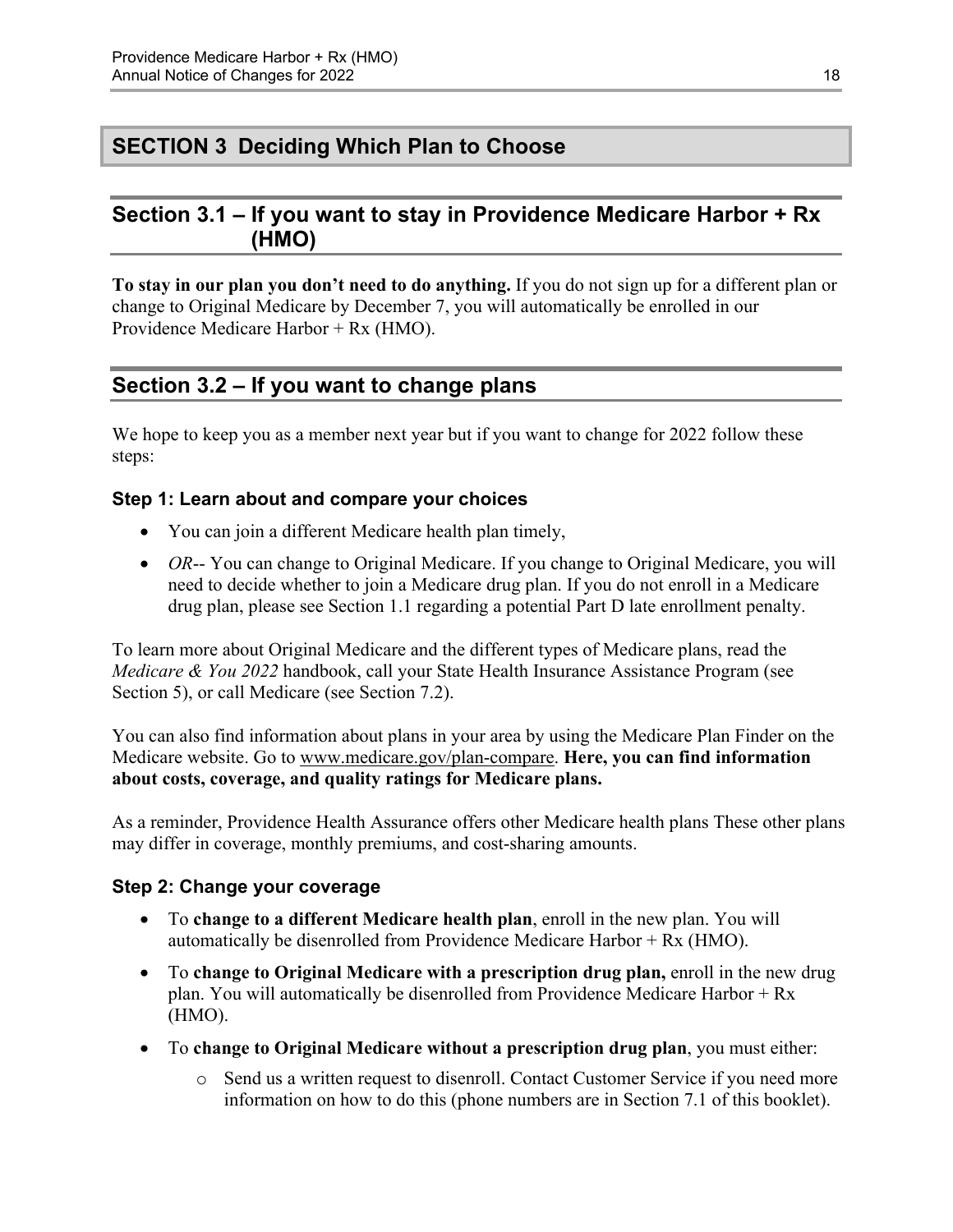o *– or –* Contact **Medicare**, at 1-800-MEDICARE (1-800-633-4227), 24 hours a day, 7 days a week, and ask to be disenrolled. TTY users should call 1-877-486-2048.

# <span id="page-21-0"></span>**SECTION 4 Deadline for Changing Plans**

If you want to change to a different plan or to Original Medicare for next year, you can do it from **October 15 until December 7.** The change will take effect on January 1, 2022.

### **Are there other times of the year to make a change?**

In certain situations, changes are also allowed at other times of the year. For example, people with Medicaid, those who get "Extra Help" paying for their drugs, those who have or are leaving employer coverage, and those who move out of the service area may be allowed to make a change at other times of the year. For more information, see Chapter 10, Section 2.3 of the *Evidence of Coverage.* 

 Chapter 10, Section 2.2 of the *Evidence of Coverage*. If you enrolled in a Medicare Advantage plan for January 1, 2022, and don't like your plan choice, you can switch to another Medicare health plan (either with or without Medicare prescription drug coverage) or switch to Original Medicare (either with or without Medicare prescription drug coverage) between January 1 and March 31, 2022. For more information, see

# <span id="page-21-1"></span>**SECTION 5 Programs That Offer Free Counseling about Medicare**

The State Health Insurance Assistance Program (SHIP) is a government program with trained counselors in every state. In Washington, the SHIP is called Statewide Health Insurance Benefits Advisors (SHIBA).

 SHIBA is independent (not connected with any insurance company or health plan). It is a state program that gets money from the Federal government to give **free** local health insurance counseling to people with Medicare. SHIBA counselors can help you with your Medicare questions or problems. They can help you understand your Medicare plan choices and answer questions about switching plans. You can call SHIBA at 1-800-562-6900 (TTY 360-586-0241). You can learn more about SHIBA by visiting their website [\(www.insurance.wa.gov/shiba\)](http://www.insurance.wa.gov/shiba).

# <span id="page-21-2"></span>**SECTION 6 Programs That Help Pay for Prescription Drugs**

You may qualify for help paying for prescription drugs.

 **"Extra Help" from Medicare.** People with limited incomes may qualify for "Extra Help" to pay for their prescription drug costs. If you qualify, Medicare could pay up to 75% or more of your drug costs including monthly prescription drug premiums, annual deductibles, and coinsurance. Additionally, those who qualify will not have a coverage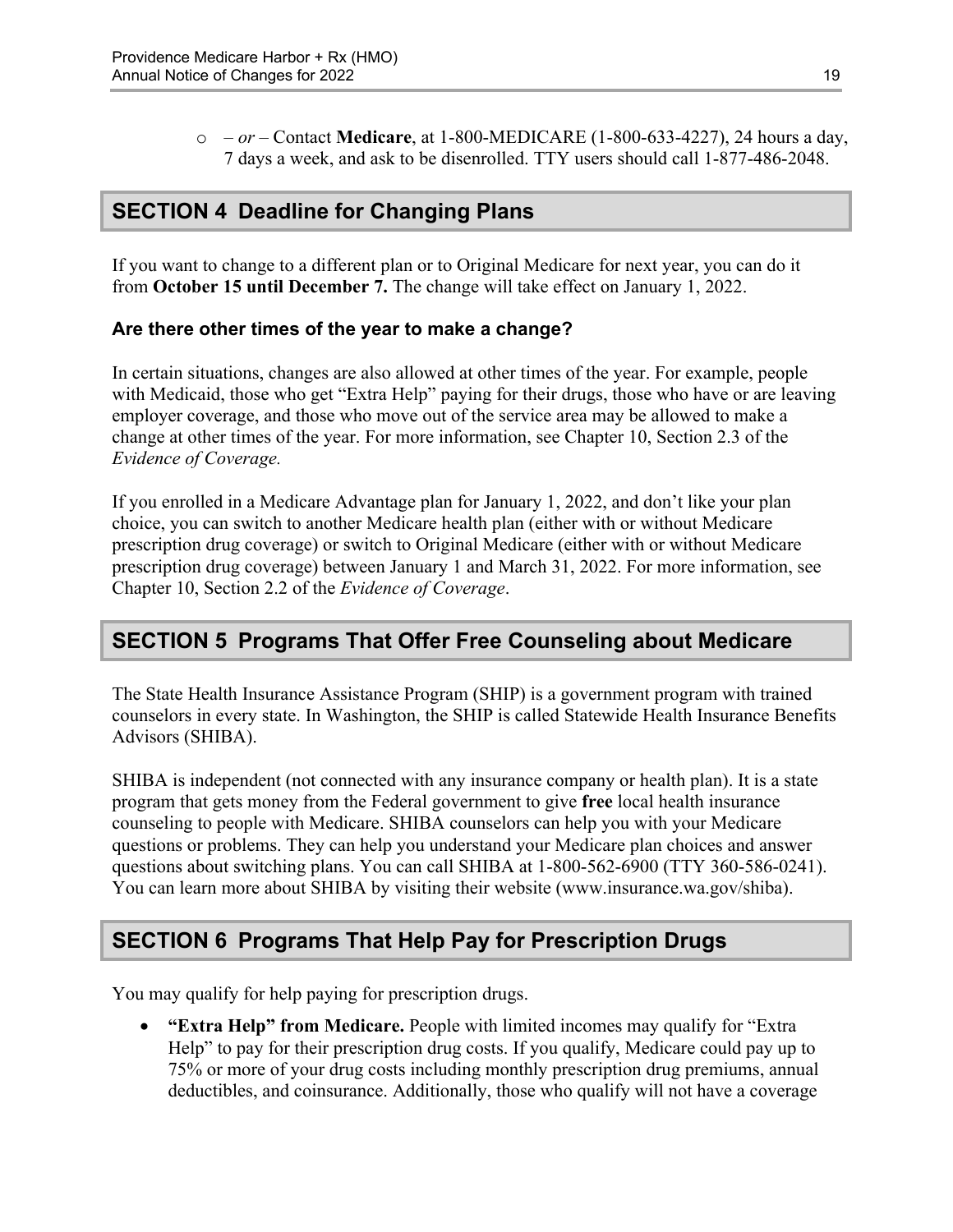gap or late enrollment penalty. Many people are eligible and don't even know it. To see if you qualify, call:

- $\circ$  1-800-MEDICARE (1-800-633-4227). TTY users should call 1-877-486-2048, 24 hours a day/7 days a week;
- $\circ$  The Social Security Office at 1-800-772-1213 between 7 am and 7 pm, Monday through Friday. TTY users should call, 1-800-325-0778 (applications); or
- o Your State Medicaid Office (applications).
- **Prescription Cost-sharing Assistance for Persons with HIV/AIDS.** The AIDS Drug Assistance Program (ADAP) helps ensure that ADAP-eligible individuals living with HIV/AIDS have access to life-saving HIV medications. Individuals must meet certain criteria, including proof of State residence and HIV status, low income as defined by the State, and uninsured/under-insured status. Medicare Part D prescription drugs that are also covered by ADAP qualify for prescription cost-sharing assistance through Early Intervention Program (EIP). For information on eligibility criteria, covered drugs, or how to enroll in the program, please call EIP at 1-877-376-9316.

# <span id="page-22-0"></span>**SECTION 7 Questions?**

# <span id="page-22-1"></span>**Section 7.1 – Getting Help from Providence Medicare Harbor + Rx (HMO)**

Questions? We're here to help. Please call Customer Service at 503-574-8000 or 1-800-603 2340. (TTY only, call 711). We are available for phone calls 8 a.m. to 8 p.m. (Pacific Time), seven days a week. Calls to these numbers are free.

### **Read your 2022** *Evidence of Coverage* **(it has details about next year's benefits and costs)**

This *Annual Notice of Changes* gives you a summary of changes in your benefits and costs for 2022. For details, look in the 2022 *Evidence of Coverage* for Providence Medicare Harbor + Rx (HMO). The *Evidence of Coverage* is the legal, detailed description of your plan benefits. It explains your rights and the rules you need to follow to get covered services and prescription drugs. A copy of the *Evidence of Coverage* is located on our website at [www.ProvidenceHealthAssurance.com.](http://www.ProvidenceHealthAssurance.com) You may also call Customer Service to ask us to mail you an *Evidence of Coverage*.

### **Visit our Website**

You can also visit our website at [www.ProvidenceHealthAssurance.com](http://www.ProvidenceHealthAssurance.com). As a reminder, our website has the most up-to-date information about our provider network (*Provider and Pharmacy Directory*) and our list of covered drugs (Formulary/Drug List).